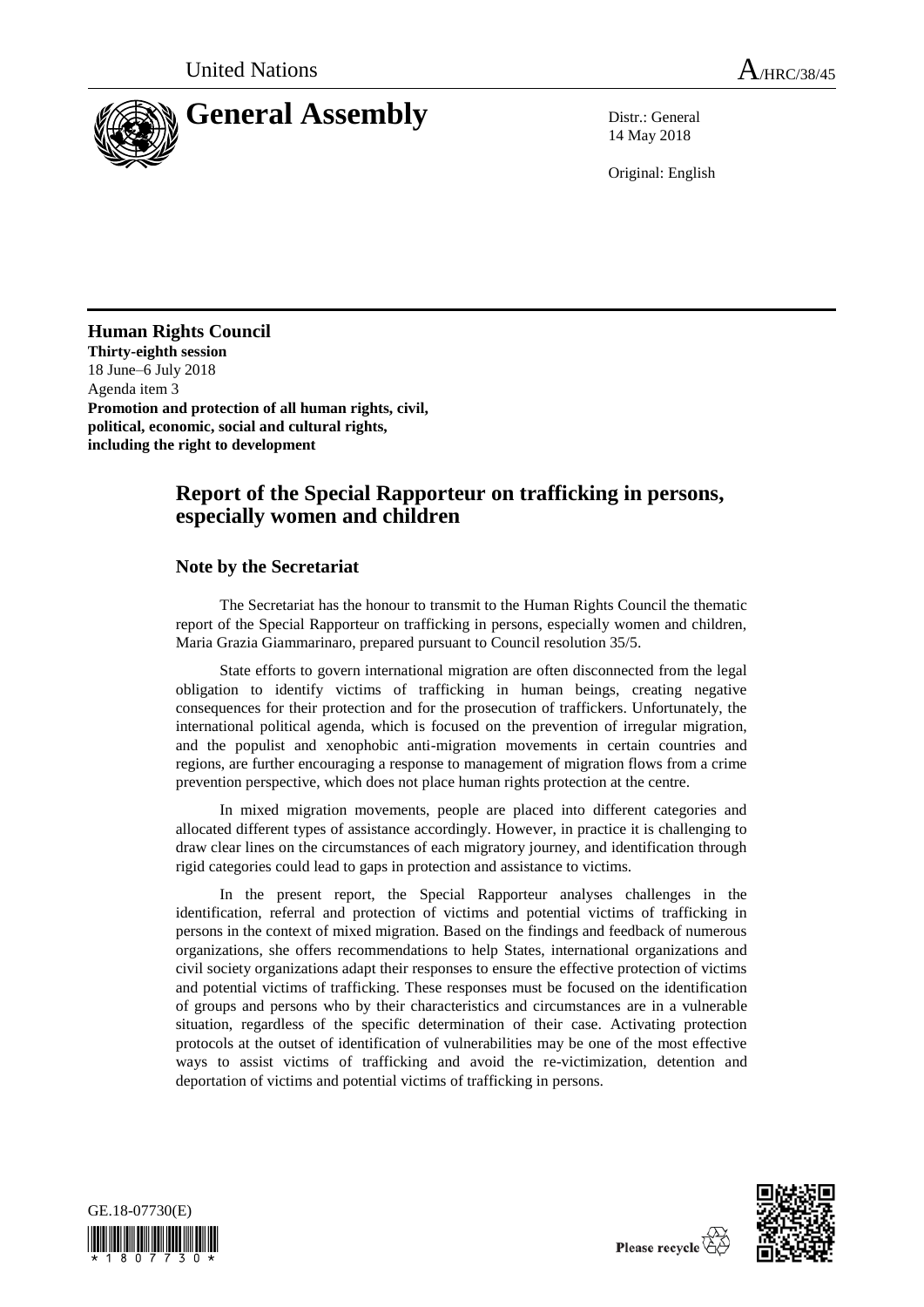### **A/HRC/38/45**

# Contents

|      |                                                                                              |                                                                                      | Page           |
|------|----------------------------------------------------------------------------------------------|--------------------------------------------------------------------------------------|----------------|
| I.   |                                                                                              |                                                                                      | 3              |
| П.   |                                                                                              |                                                                                      | 3              |
| III. |                                                                                              |                                                                                      | 3              |
| IV.  |                                                                                              |                                                                                      | $\overline{4}$ |
| V.   | Early identification, referral and protection of victims or potential victims of trafficking |                                                                                      | 5              |
|      | A.                                                                                           | Identification of victims or potential victims of trafficking at first arrival areas | 5              |
|      | <b>B.</b>                                                                                    |                                                                                      | 9              |
|      | C.                                                                                           |                                                                                      | 11             |
|      | D.                                                                                           | Impact of return procedures in identification of victims and potential victims of    | 13             |
|      | Е.                                                                                           | Role of referral mechanism in early identification and assistance to victims of      | 14             |
| VI.  |                                                                                              |                                                                                      | 16             |
|      | А.                                                                                           |                                                                                      | 16             |
|      | $\bf{B}$ .                                                                                   |                                                                                      | 17             |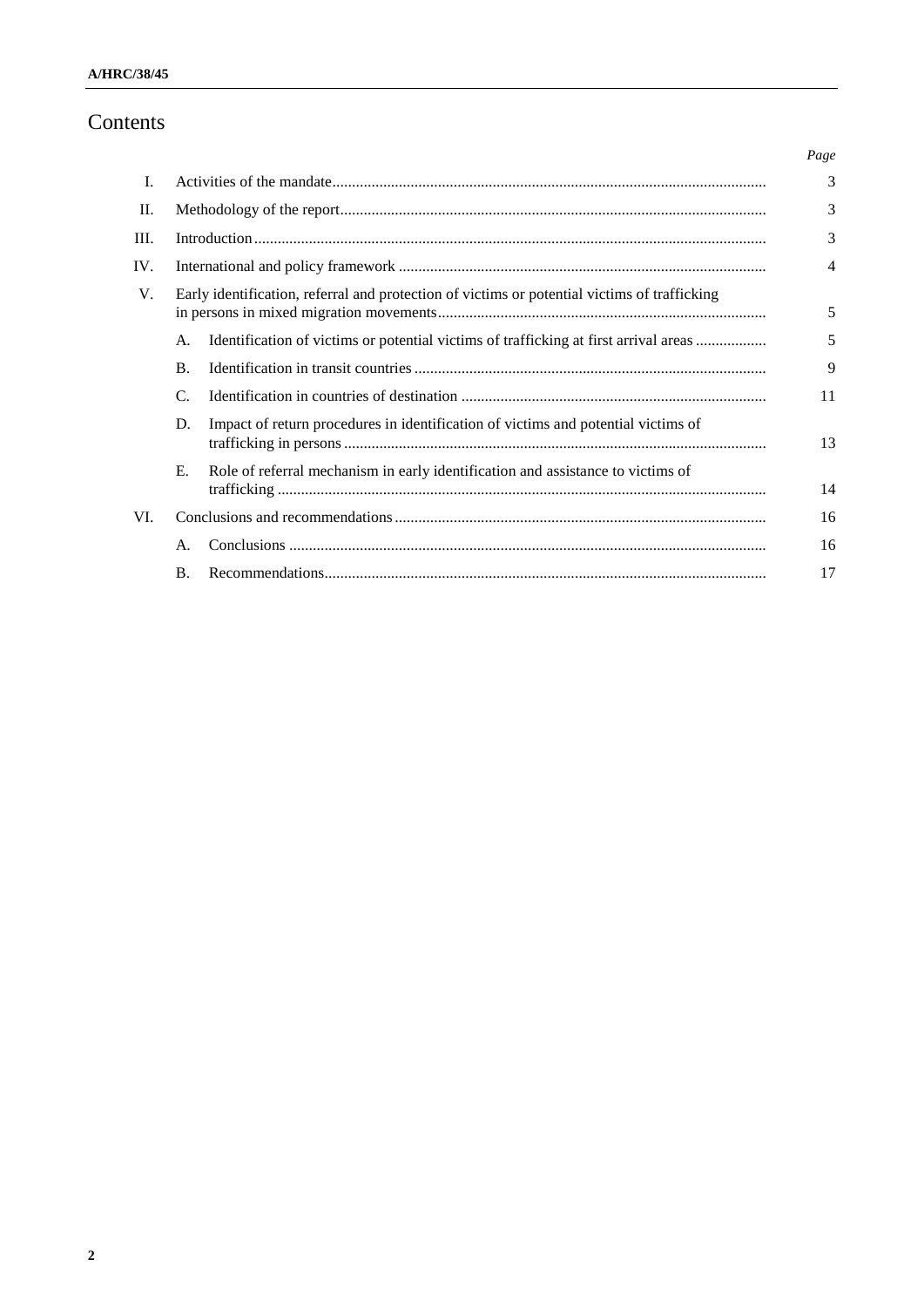# **I. Activities of the mandate**

1. On 5 September 2017, the Special Rapporteur on trafficking in persons, especially women and children participated as a panellist in the fifth informal thematic session of the global compact for safe, orderly and regular migration, entitled "Smuggling of migrants, trafficking in persons and contemporary forms of slavery, including appropriate identification, protection and assistance to migrants and trafficking victims". She made her intervention during the panel discussion on "Appropriate identification, protection and assistance to migrants and trafficking victims".

2. On 10 October 2017, she presented a thematic report to the General Assembly at its seventy-second session, with the Special Rapporteur on the sale and sexual exploitation of children, including child prostitution, child pornography and other child sexual abuse material. In their report, the Special Rapporteurs addressed the vulnerabilities of children to sale, trafficking and other forms of exploitation in situations of conflict and humanitarian crisis.

3. On 1 March 2018, the Special Rapporteur on trafficking in persons convened an expert group meeting in Geneva on addressing trafficking in supply chains through voluntary standards and multi-stakeholder initiatives. The meeting focused on the enhancement of workers' voices in the governance, monitoring and grievance mechanisms of these initiatives and the active participation of workers within.

# **II. Methodology of the report**

4. In order to gather first-hand information for the present report, on 12–13 October 2017, the Special Rapporteur conducted a thematic visit to Catania, Italy, to better understand the identification procedures at disembarkation places. She also went to Portugal on 1–2 February 2018, where she was informed of good practices for the identification of victims of trafficking for labour exploitation. On 26 March 2018, she exchanged information with the European Border and Coastguard Agency (FRONTEX) on its role in identifying victims of trafficking at external European borders and related human rights concerns. The present report is also based on submissions from partners and stakeholders.

5. On the basis of the above inputs, the Special Rapporteur acknowledges the inadequacy of the current screening tools and methodologies in effectively identifying potential victims and indicators of vulnerability to trafficking. Responses to the call for inputs were abundant, though geographically limited and predominately from Europe, which reflects the current dialogue on migration. It is worrisome that the lack of responses from certain regions might also be due to the shrinking of civil society space. The Special Rapporteur is grateful to organizations that provided feedback to the report. She thanks the Office of the Prosecutor in Catania, the Portuguese National Rapporteur on trafficking in persons and FRONTEX for their role in organizing the three thematic visits, whose findings have enriched the report.

## **III. Introduction**

6. While a clear legal distinction between smuggling and trafficking has been defined in the Protocol to Prevent, Suppress and Punish Trafficking in Persons, Especially Women and Children, supplementing the United Nations Convention against Transnational Organized Crime (the Palermo Protocol), the differences between the two crimes are increasingly blurred in mixed migration movements.

7. The Special Rapporteur considers that trafficking in persons, especially women and children, is primarily a human rights violation, and often interlinked with mixed migration movements, encompassing various categories of persons on the move, including refugees, asylum seekers and migrants travelling, mostly in an irregular manner, along similar routes,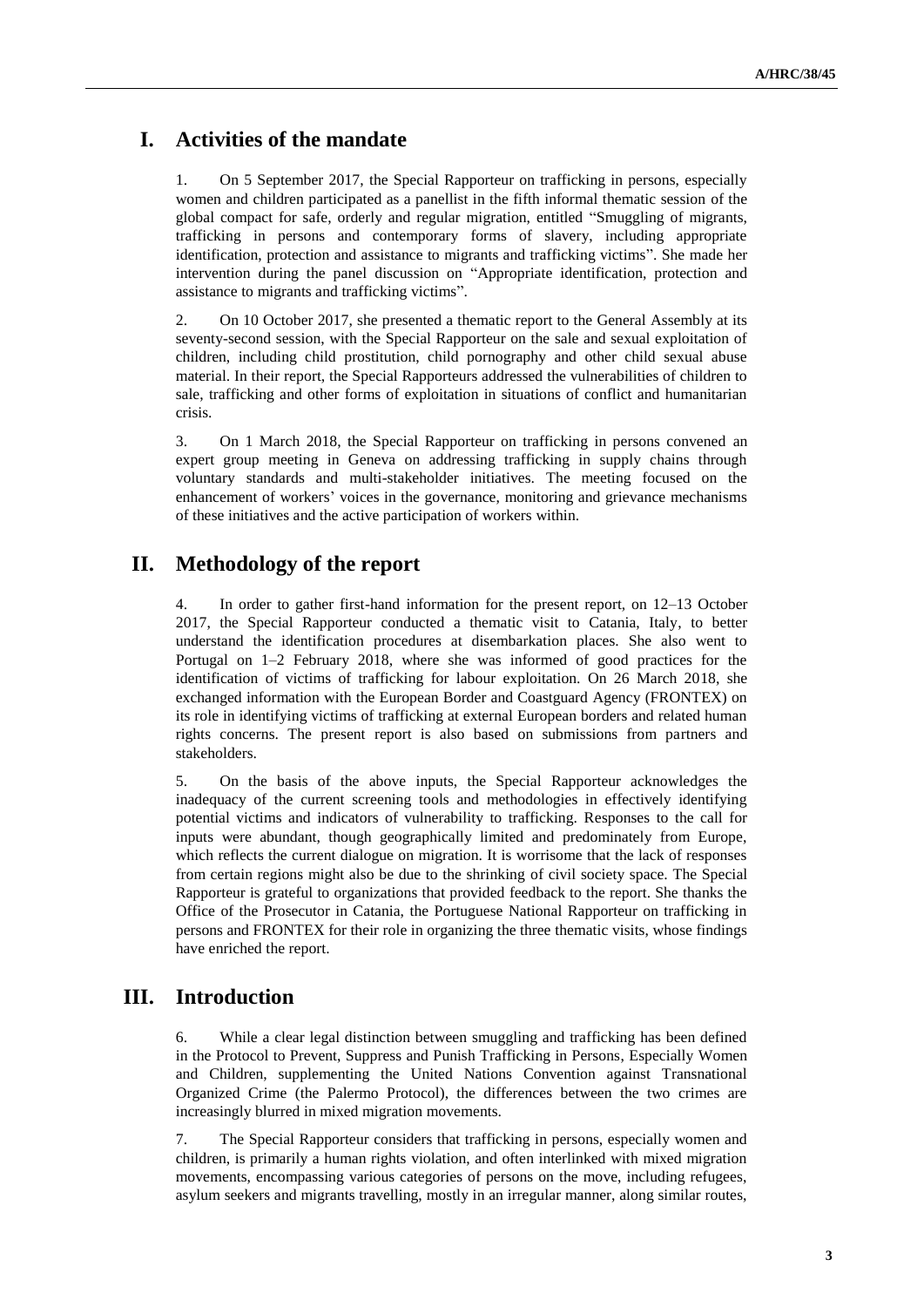using similar means of travel, and for various and often interrelated reasons.<sup>1</sup> People do not necessarily enter mixed migration movements as trafficked persons, but might become trafficked during their journey or when they reach a transit or destination country. Their migration might have started out independently or using the services of a smuggler, but then turned into trafficking at a later stage.

8. Challenges related to the identification and protection of victims of trafficking in persons in the current migration context have not been adequately addressed either at the national, regional or international levels, where Member States are currently negotiating a global compact on refugees and a global compact for safe, orderly and regular migration. Specifically, the so-called migration "crisis" in Europe and elsewhere has exposed serious protection gaps, and State responses demonstrate that the protection of victims or potential victims of trafficking in persons is not often prioritized when countries face irregular migration movements, and is geared towards responding to the needs of the victims of particular categories (mostly the sexual exploitation of women and children).

9. Early identification is being defined as comprising both proactive informal processes as well as a formal process of screening persons to detect indications of trafficking in persons, or of vulnerabilities to trafficking and/or exploitation. Early identification should not be regarded as a one-step process. Experience from the field has shown that victims often do not come forward at first contact with assistance providers, much less at first contact with law enforcement authorities, especially when they have suffered severe forms of exploitation. Identification is possible when a safe space and a relationship of trust have been created to allow victims to share a traumatizing experience. It is therefore difficult to successfully identify victims of trafficking at arrival areas — such as disembarkation points of search and rescue operations, hotspots or airports — as well as in transit countries, due to little awareness of the indicators of trafficking in persons and of victims' needs among first responders, and an unwillingness from the potential victims themselves to be identified and registered in a country that is not their intended country of destination.

## **IV. International and policy framework**

10. Under the Palermo Protocol, States are required to prevent trafficking, to investigate and prosecute traffickers and to assist and protect trafficked persons with full respect for their human rights. A failure to identify a trafficked person correctly is likely to result in a further denial of that person's rights. In the Recommended Principles and Guidelines on Human Rights and Human Trafficking of the Office of the United Nations High Commissioner for Human Rights, $2$  States are therefore called upon to ensure that such identification does take place. Similar obligations on the need to establish identification guidelines and procedures are also enshrined in regional conventions.<sup>3</sup>

11. The Convention on the Rights of the Child and its Optional Protocol on the sale of children, child prostitution and child pornography prohibit trafficking in children for any purpose. They call upon States to develop and adopt proactive identification measures for the rapid identification of trafficked children and to establish the presumption that, pending verification of their age, children should be treated as such.

12. In addition, the 1951 Convention relating to the Status of Refugees and its 1967 Protocol provide for specific protection guarantees for asylum seekers and refugees, which may include victims and potential victims of trafficking by prohibiting, inter alia, their return or expulsion to the territories where their lives or freedom would be threatened on account of their race, religion, nationality, political opinion or membership to a particular social group.<sup>4</sup> Moreover, the obligation of States to identify and protect victims of forced

<sup>1</sup> See A/HRC/29/38, para. 11.

<sup>2</sup> Available at www.ohchr.org/Documents/Publications/Traffickingen.pdf.

<sup>&</sup>lt;sup>3</sup> ASEAN Convention against Trafficking in Persons Especially Women and Children and the Council of Europe Convention on Action against Trafficking in Human Beings.

<sup>4</sup> See Office of the United Nations High Commissioner for Refugees (UNHCR), Guidelines on International Protection No. 7 (2006), available at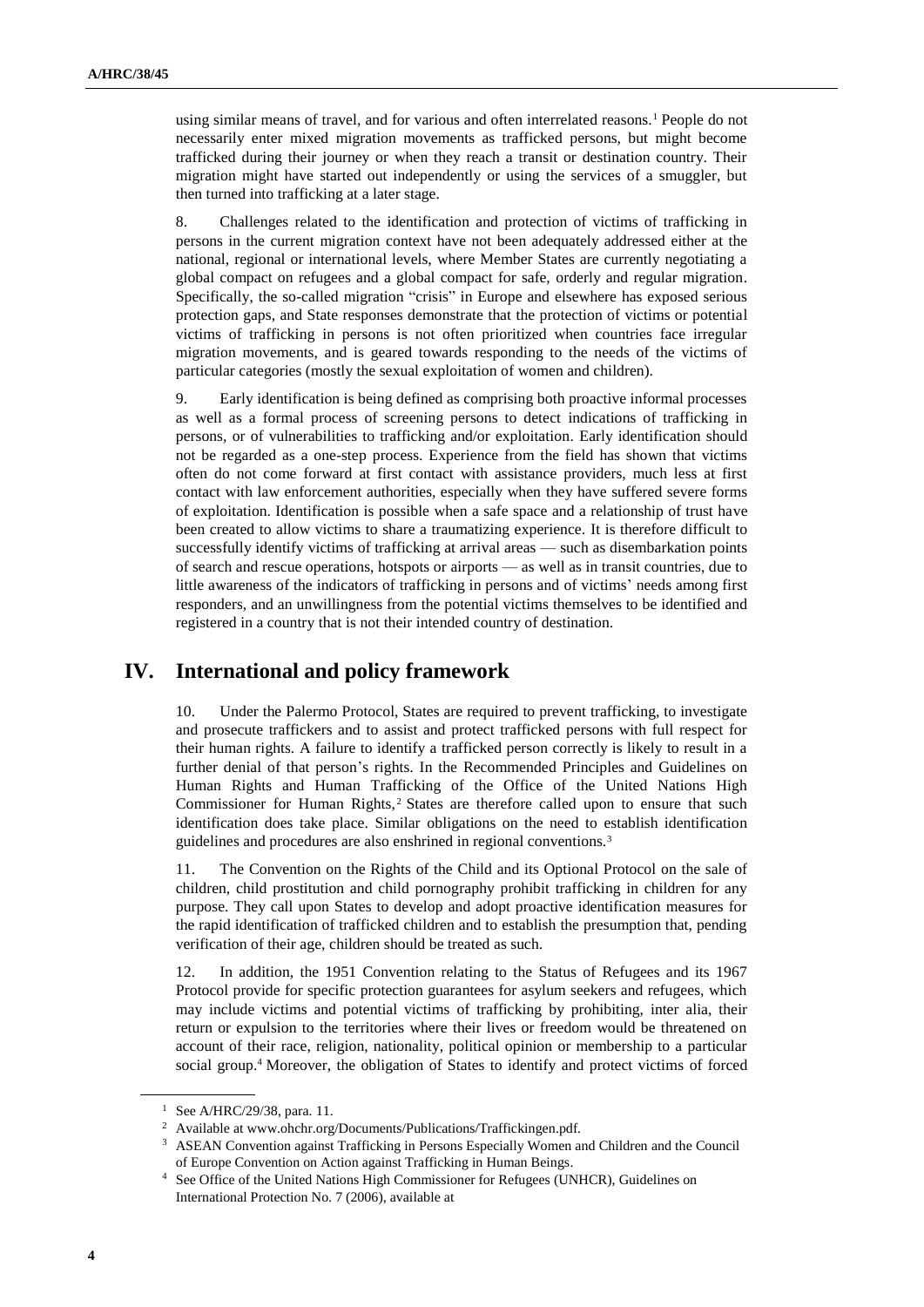labour was also clearly established in the Protocol to the International Labour Organization Forced Labour Convention, 1930 (No. 29). Under the Protocol, Member States are bound to take effective measures for the identification, release, protection, recovery and rehabilitation of all victims of forced or compulsory labour, as well as the provision of other forms of assistance and support.

# **V. Early identification, referral and protection of victims or potential victims of trafficking in persons in mixed migration movements**

### **A. Identification of victims or potential victims of trafficking at first arrival areas**

#### **1. Identification during search and rescue operations and at disembarkation points**

13. Since 2014, the Central Mediterranean route has been consistently considered as one of the deadliest for migrants and refugees. It is significant to note that, in terms of the proportion of rescues being undertaken in the Central Mediterranean area under the coordination of the Italian Maritime Rescue Coordination Centre, non-governmental organization (NGO) vessels rescued the most number of individuals.<sup>5</sup>

14. In the specific context of search and rescue operations, the role and activities of NGOs in the Mediterranean have expanded and become specialized since 2014. While attempting to reduce the number of deaths and to fill the gap left by European States in complying with their international obligations, NGOs strive to save lives, despite their scarcity of means. The pressure they face to sign a "code of conduct" that de facto requires them to have a police presence on board their vessels, and the multiple attacks and defamation campaigns they have faced, have drastically circumscribed the activities of NGOs in the Mediterranean Sea, which is harmful for the protection of migrants.<sup>7</sup> The role of NGOs in search and rescue operations was further challenged in March 2018, when the *Open Arms*, a vessel owned by the Spanish NGO Proactiva, was seized by prosecutorial authorities in Catania and the NGO's staff investigated on suspicion of promoting irregular migration. The boat, however, was subsequently released by a judicial order, while the investigation into the NGO's activities continues.

15. While noting with appreciation the identification procedures established in cooperation between the International Organization for Migration (IOM), the police and a specialized team from the Prosecutor's Office in Catania after disembarkation, which led to better protection of sexually exploited children and a significant increase in prosecutions related to trafficking cases, the Special Rapporteur underlines that a human rights approach must be consistently applied across the whole spectrum of activities dealing with migration. This implies that humanitarian action aimed at rescuing lives should never be undermined or treated as promoting irregular migration.

www.unhcr.org/publications/legal/443b626b2/guidelines-international-protection-7-applicationarticle-1a2-1951-convention.html.

<sup>5</sup> Se[e www.guardiacostiera.gov.it/en/Pages/search-and-rescue.aspx.](http://www.guardiacostiera.gov.it/en/Pages/search-and-rescue.aspx) According to the Italian Coastguard, the stakeholders involved in search and rescue operations in the Central Mediterranean area under the coordination of the Italian Maritime Rescue Coordination Centre include the Italian Coastguard, the Italian Navy, merchant vessels (commercial and NGO vessels), foreign military ships, EU NAVFOR MED Sophia Operation, and the Italian *Guardia di Finanza* and *Carabinieri*.

<sup>6</sup> For example, the Italian Code of Conduct for NGOs Undertaking Activities in Migrants' Rescue Operations at Sea 1 (2017). Available from www.avvenire.it/c/attualita/Documents/Codice%20ONG%20migranti%2028%20luglio%202017%20

EN.pdf. <sup>7</sup> Submission of Duke University International Human Rights Clinic, entitled "Search and Rescue Activities in the Mediterranean and Trafficking in Persons".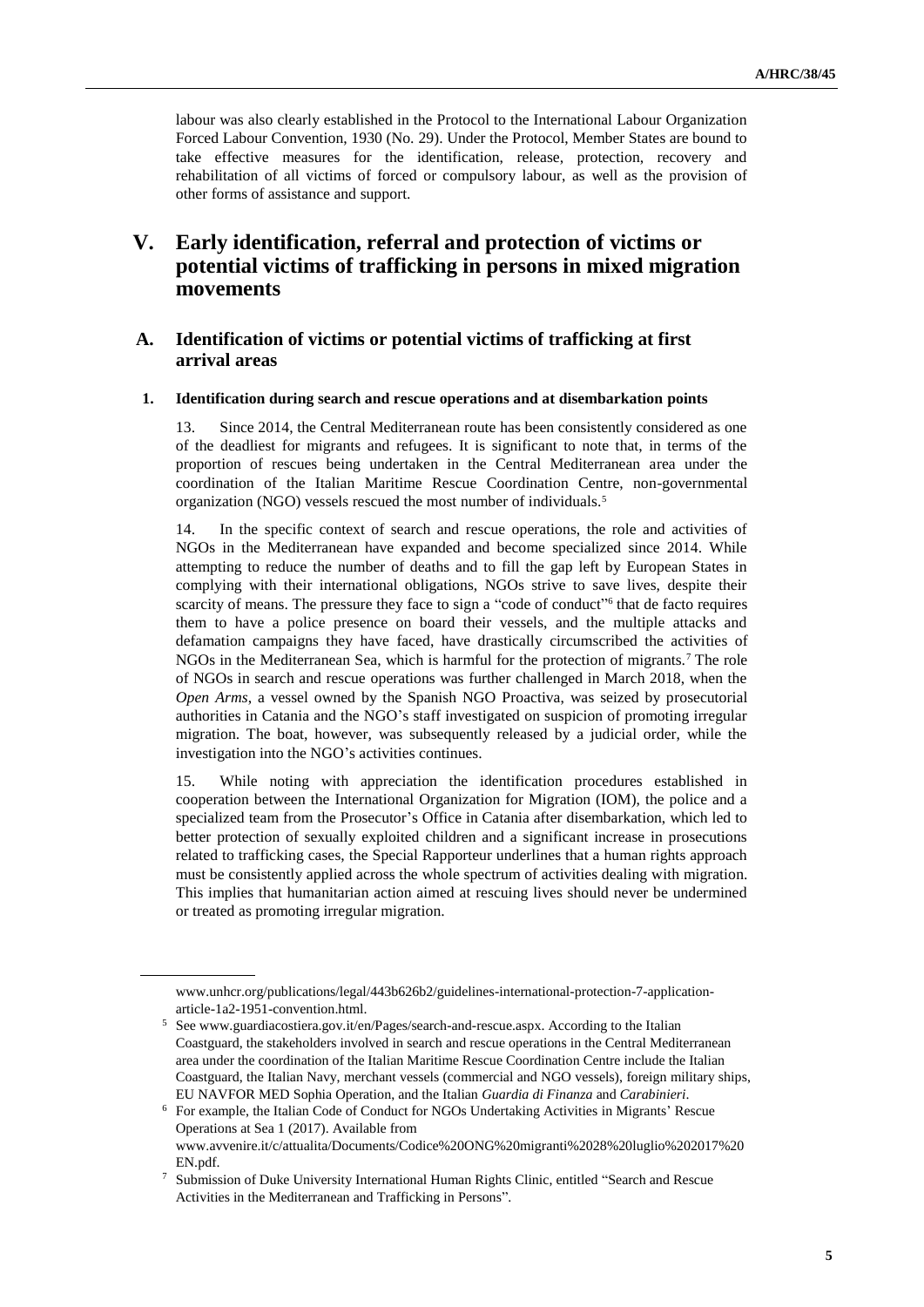16. During her thematic visits and through the submissions received, the Special Rapporteur noted a general lack of dedicated procedures to identify and protect trafficking victims and potential victims at disembarkation points and in hotspots. She was particularly concerned about the fact that existing procedures were not primarily aimed at detecting vulnerabilities, including trafficking, but rather at detecting so-called "economic migrants", who were by consequence excluded from the international protection framework or any other protection scheme. The Special Rapporteur also noted a lack of awareness and understanding of logistical constraints, such as a lack of appropriate venues to carry out confidential interviews.

17. Furthermore, European efforts to reduce migration movements in the Central Mediterranean, and in particular the implementation of European Commission action plan on measures to support Italy, reduce pressure along the Central Mediterranean route and increase solidarity,<sup>8</sup> together with the signature of memorandums of understanding with countries of origin and transit, have had negative consequences on the protection of the rights of migrants and victims of trafficking in persons. The above action plan, which is primarily based on the strengthening of the Libyan coastguard, has proven to be problematic from a human rights perspective. Recent incidents during search and rescue operations involving, inter alia, the Libyan coastguard, have included threats to shoot at NGO vessels if they did not hand over rescued persons, adding to the proof of its inability to carry out such functions in line with international human rights standards. No migrant should, after rescue operations, be forcibly returned to Libya, where gross violations of human rights, including torture, sexual violence, trafficking and slavery, are systematically perpetrated in detention centres and "connection houses". <sup>9</sup> Finally, the Special Rapporteur is alarmed at the increasing tendency to place migration within the law enforcement paradigm, and to present migration-related measures as part of the fight against organized crime, including human trafficking, with little attention to human rights concerns. This is clearly reflected in the role played by FRONTEX through its "Operation Themis", which has been given an enhanced law enforcement focus and three times the available resources and personnel, although no new staff and resources are dedicated to the protection of fundamental rights and the promotion of a victim-centred approach to human trafficking.

#### **2. Identification in hotspot areas**

18. A flagship response to identification challenges at disembarkation or first arrival areas has been the implementation of a hotspot approach, especially in Europe's southern countries, such as Greece and Italy. This approach, recommended by the European Commission and endorsed by the European Council since May 2015,<sup>10</sup> provides locations where undocumented migrants can quickly be identified. However, documented practices have included forced fingerprinting in de facto detention centres — in violation of fundamental rights guarantees — and the subsequent separation of migrants for the purposes of processing asylum applications or to return them to their countries of origin.<sup>11</sup> The repressive nature of such identification, coupled with a screening process performed in

<sup>8</sup> Available at http://europa.eu/rapid/press-release\_IP-17-1882\_en.htm. See also the joint communication of the European Commission to the European Parliament, entitled "Migration on the Central Mediterranean route: Managing flows, saving lives", available at http://www.refworld.org/docid/588ef8764.html.

<sup>9</sup> United Nations Support Mission in Libya, "*Detained and Dehumanised: Report on Human Rights Abuses against Migrants in Libya*" (2016), pp. 14–23, available at www.ohchr.org/Documents/Countries/LY/DetainedAndDehumanised\_en.pdf.; and C. Healy and R. Forin, "What are the protection concerns for migrants and refugees in Libya?", International Centre for Migration Policy Development policy brief (2017).

<sup>&</sup>lt;sup>10</sup> European Commission, "Communication from the Commission to the European Parliament, the Council, the European Economic and Social Committee and the Committee of the regions: A European Agenda on Migration" (2015), p. 6. Available at https://ec.europa.eu/antitrafficking/sites/antitrafficking/files/communication\_on\_the\_european\_agenda\_on\_migration\_en.pdf.

<sup>11</sup> Amnesty International, *Hotspot Italy: How EU's flagship approach leads to violations of refugees and migrant rights* (2016), p. 5.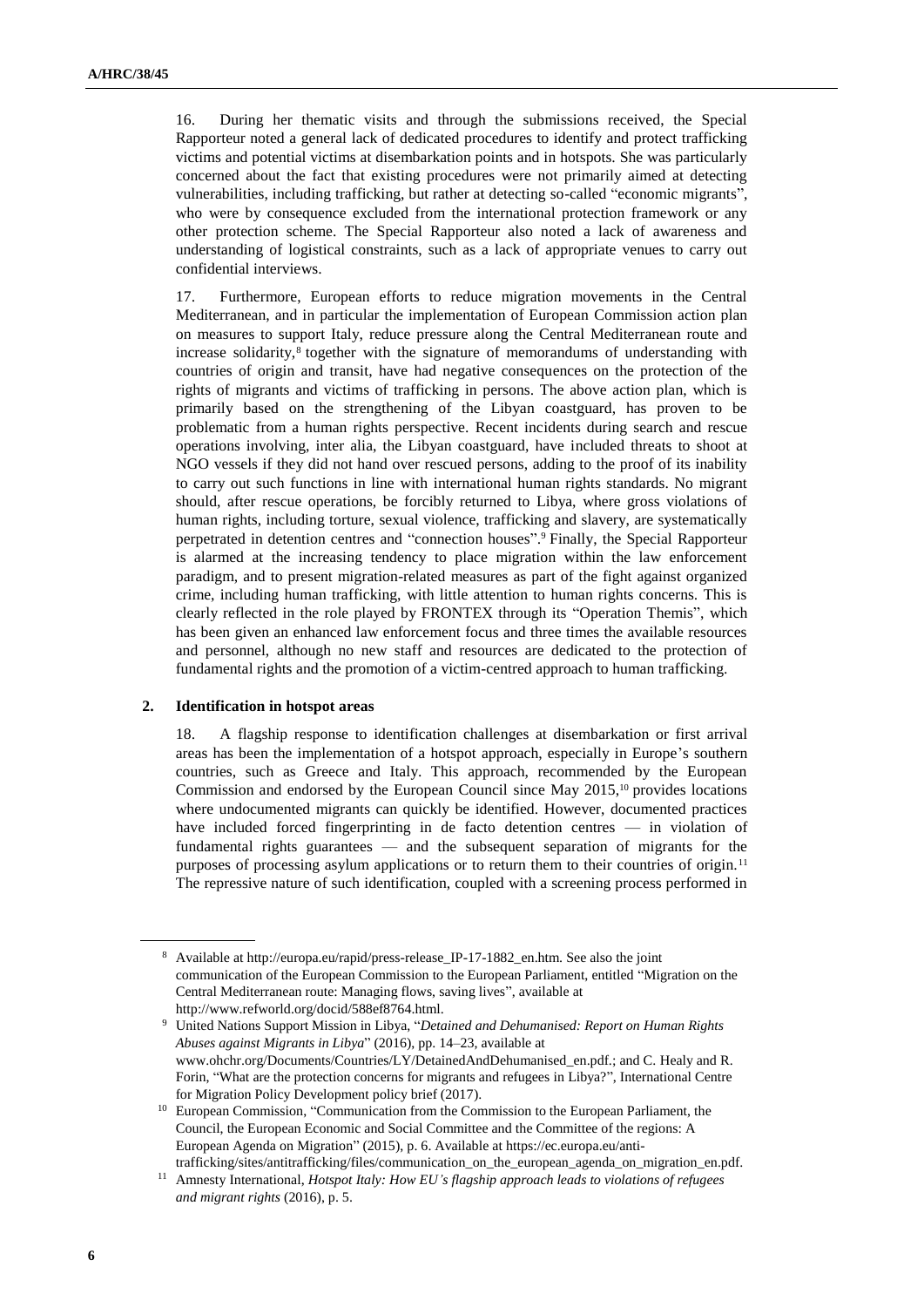haste when migrants are still traumatized as a consequence of their perilous journey,<sup>12</sup> as well as severe overcrowding, lack of police protection, unhygienic conditions and abuse and exploitation, especially against women and children, have been widely reported and criticized in Greece and in Italy. 13

19. It should be reiterated that identification in hotspots is mainly aimed at registering people in the Eurodac system through fingerprinting, rather than at identifying vulnerabilities, which are usually detected at a much later stage. In Greece and Italy, challenges in identifying vulnerabilities at the hotspot stage include: the de-prioritization of trafficking, in particular during large influx of migrants; the excessive profiling of certain types of victims, which risks excluding other potentially vulnerable groups from protection; a weak system of shelter allocation, which causes vulnerable groups to be subjected to a protracted stay in hotspots; a lack of reliable data in relation to identified victims; limited awareness among migrant communities about the unacceptability of incidents relating to gender-based violence and trafficking in human beings; impunity among perpetrators; infrequent police patrolling in residential areas of the hotspots at night; and a backlog of people not medically screened upon arrival.

20. A good practice identified in Italy concerns the presence of specialized agencies such as the Office of the United Nations High Commissioner for Refugees (UNHCR), IOM and the NGO Save the Children at disembarkation points and hotspots, working in cooperation with the police and the Prosecutor's Office to ensure the identification and referral of victims or possible victims of trafficking among the incoming migrants.

21. As regards Greek hotspots, a positive development has been the inclusion of trafficking in the standard operating procedures for the prevention of and response to sexual and gender-based violence, finalized in June 2017 and jointly agreed upon by the Ministry of Migration Policy, the Ministry of the Interior, international organizations and civil society.<sup>14</sup> However, weak sensitization of authorities and limited shelter capacity have resulted in a reluctance to report incidents of trafficking or gender-based violence to the appropriate services.<sup>15</sup>

22. In a context where the identification of trafficked or potentially trafficked persons is not a priority at disembarkation, the consequence is a very low number of victims and potential victims identified and protected at that stage, even in situations where anecdotal evidence and limited but significant research show that a high number of those travelling in mixed migration movements have been subjected to trafficking and exploitation during their journey and/or are at a high risk of being trafficked at their final destinations. Lack of identification of vulnerabilities and consequent referral to non-specialized reception centres can lead to further re-victimization and exposure to different forms of exploitation, such as recruitment for forced prostitution/sex work or labour exploitation.<sup>16</sup>

#### **3. Identification at airports**

23. Airports have a role in the identification of victims or potential victims of trafficking arriving in a country by plane, and especially children. According to FRONTEX and the European Union Agency for Law Enforcement Cooperation (Europol), airports are considered to be the likeliest place to find children being trafficked or smuggled into the

<sup>&</sup>lt;sup>12</sup> Ibid. pp. 5–7. See also Oxfam, "Hotspot: Rights Denied", Briefing Paper (May 2016).

<sup>&</sup>lt;sup>13</sup> While the Special Rapporteur welcomes efforts by FRONTEX to develop individual complaint mechanisms in cases of violations of fundamental rights, this is limited to FRONTEX activities, and doubts have been raised in relation to the effective widespread dissemination among vulnerable groups and effective understanding of the tool, given also the lack of complaints filed in this regard, while it has been widely documented that violations have occurred on a regular basis, especially in hotspot areas. See also www.hrw.org/news/2016/05/19/greece-refugee-hotspots-unsafe-unsanitary.

<sup>&</sup>lt;sup>14</sup> Submission of Fundamental Rights Agency.

<sup>&</sup>lt;sup>15</sup> C. Healy and R. Forin, "Trafficking along migration routes to Europe: Bridging the gap between migration, asylum and anti-trafficking", International Centre for Migration Policy Development policy brief (May 2018).

<sup>16</sup> Organization for Security and Cooperation in Europe (OSCE), *From Reception to Recognition: Identifying and Protecting Human Trafficking Victims in Mixed Migration Flows* (2017), p. 30.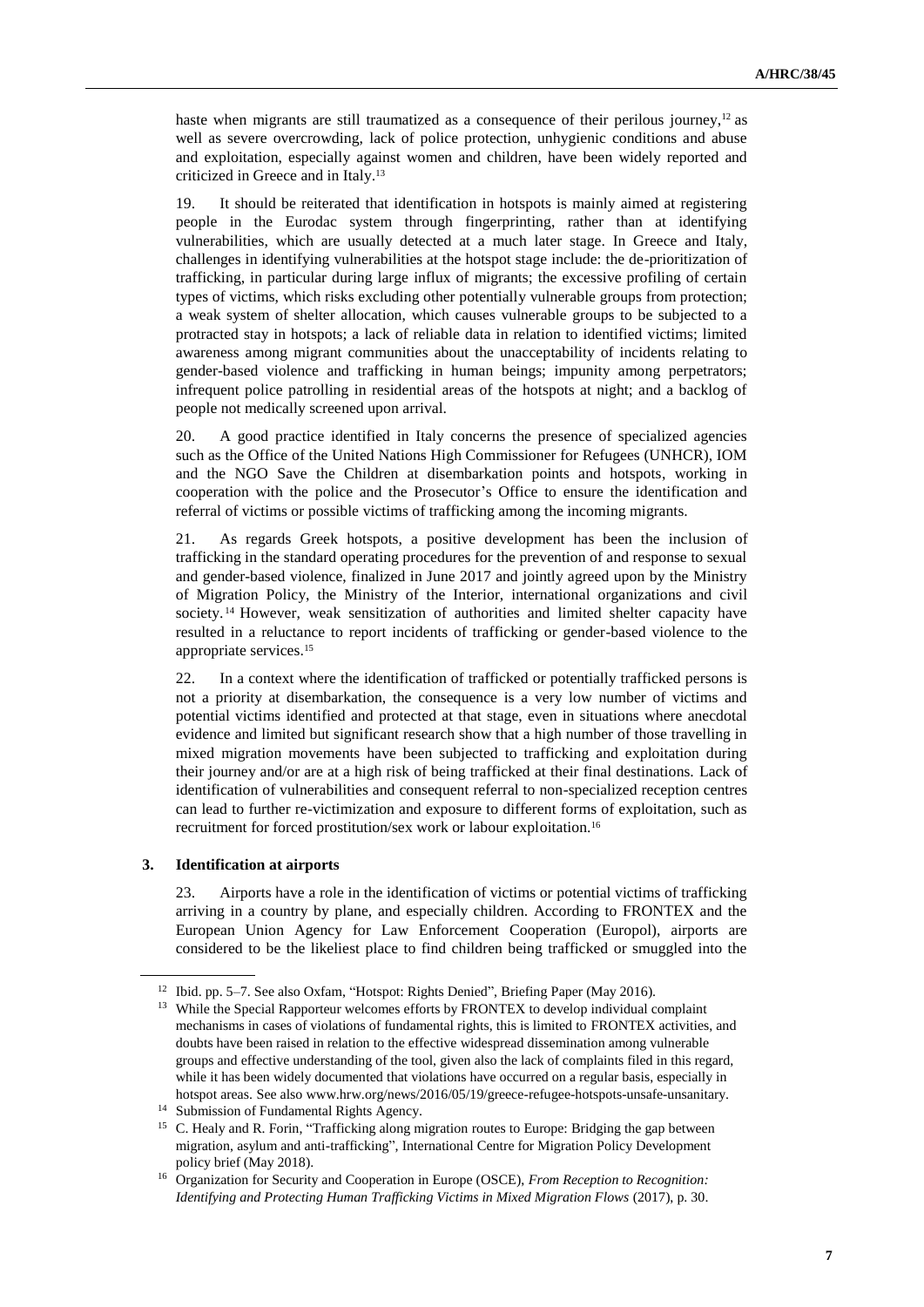European Union and are used by traffickers and smugglers at peak times when the pressure at passport control is the highest.<sup>17</sup> As such, they have benefited from several initiatives, training and campaigns aimed at the transport sector.

24. The Office of the United Nations High Commissioner for Human Rights (OHCHR) and the International Civil Aviation Organization have developed guidelines for airlines to train cabin crew members to identify and report on trafficked individuals.<sup>18</sup> In addition, the United Nations Office on Drugs and Crime (UNODC) initiative #BeAwareOfTheSigns, implemented in Mexico, has empowered personnel in contact with the airline sector, including senior management, airline staff, airport managers, baggage handlers, information employees, flight crew, migration and customs officials, duty-free sales people and travellers in general, by providing information and indicators to detect possible situations of human trafficking.<sup>19</sup> Moreover, the UNODC Blue Heart and #AQUIESTOY campaign promotes the detection and prevention of trafficking in partnership with the leading airline in Mexico. Another example of training is the VEGA Handbook on children at airports, developed by FRONTEX. In Nigeria, airport officials in Abuja together with the National Agency for the Prohibition of Trafficking in Persons identified 14 potential victims of trafficking on their way to Saudi Arabia and had their traffickers arrested.<sup>20</sup>

25. However, concerns remain in relation to the need to strengthen the institutional framework for identifying victims of trafficking, especially in relation to unaccompanied and separated children, as noted by UNODC while monitoring immigration points during visits to border territories with high rates of migration, including in El Dorado international airport in Bogota. The lack of a clearly articulated response in relation to cases of unaccompanied minors and victims of trafficking, and the lack of registration of such cases and of technical expertise, have been identified as the main challenges.<sup>21</sup> Another factor limiting border officials' capacity to identify potential victims is the pressure to keep queues at airports and other ports of entry moving.<sup>22</sup> In addition, the increased use of electronic passport gates at airports means that many passengers do not come into direct contact with border officials.

#### **4. Identification at land border control**

26. Many challenges have been identified at land border control, including: invisible and porous borders; language and cultural barriers; a lack of education; fear of reporting to relevant authorities; economic difficulties; lack of adequate settings to conduct interviews; lack of resources and logistics, for instance transport and child support; the presence of armed groups and other criminal organizations; and a lack of standardized procedures and expertise from relevant authorities.

27. For example, the porous nature of the borders between Colombia and Brazil, Ecuador and the Bolivarian Republic of Venezuela, together with the lack of coordination among the relevant administrative authorities, hinders the identification and assistance of unaccompanied and separated children at risk of sexual or labour exploitation, an increasing concern in the region. Cases of trafficking of children from Colombia to Brazil and Peru for sexual exploitation have also been reported, and identification concerns have been raised regarding issues such as the cultural acceptance of child marriage among some communities and professional prejudices or lack of response from competent authorities in child protection.<sup>23</sup> Along Central American migratory routes and at land borders, similar concerns have been raised regarding the early detection of such cases owing to the invisibility of borders, a lack of coordination between different countries' border control officials or the high rotation among border control staff, which contribute to the difficulties

<sup>17</sup> FRONTEX, *VEGA Handbook: Children at Airports*, p. 23. Available at https://euagenda.eu/publications/vega-handbook-children-at-airports.

<sup>18</sup> See www.icao.int/safety/airnavigation/OPS/CabinSafety/Documents/Cir.352.alltext.en.pdf

<sup>19</sup> Submission of UNODC.

<sup>20</sup> Se[e www.today.ng/news/nigeria/79507/human-trafficking-naptip-rescues-14-victims-abuja-airport.](file:///C:/Users/Alice.Dieci/AppData/Local/Microsoft/Windows/INetCache/Content.Outlook/D43TP7VX/www.today.ng/news/nigeria/79507/human-trafficking-naptip-rescues-14-victims-abuja-airport)

<sup>21</sup> Submission of UNODC.

 $^{22}$  Submission of FLEX.<br> $^{23}$  Submission of UNOD

Submission of UNODC.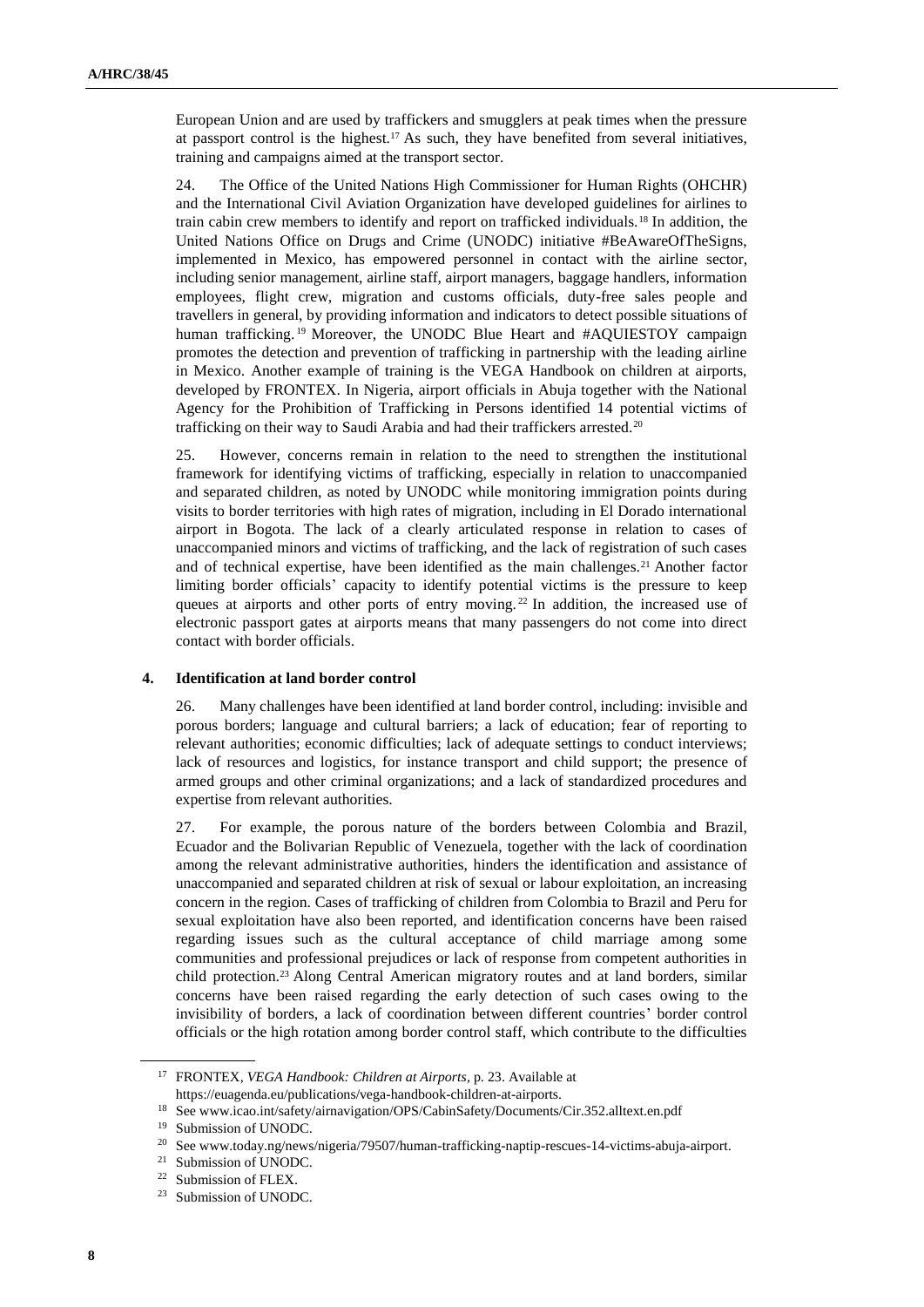in creating multidisciplinary and transnational teams despite implemented efforts on training and capacity-building at the regional, bilateral or national levels.<sup>24</sup>

28. Similarly, serious concerns have arisen in relation to the increasing number of trafficking cases of Rohingya refugees in Bangladesh and neighbouring countries.<sup>25</sup> For such refugees, the clandestine nature of their journey, the often unscrupulous and corrupt conduct of their facilitators and collaborators and the extent to which some States will go to prevent their departure, transit or arrival, all operate to create or exacerbate opportunities for traffickers, who prey on their precarious situation. For instance, Rohingya from Myanmar typically embark on maritime and overland journeys, often via Thailand, to reach Malaysia irregularly. Initially smuggled across borders, some are subsequently trafficked to work on fishing boats or palm oil plantations for labour exploitation.<sup>26</sup>

29. The Special Rapporteur also received allegations in relation to a pattern of arrests and detentions of Bangladeshi and Rohingya women and girls for the sole purpose of them being undocumented in the area of West Bengal in India, at the border with Bangladesh. In that regard, appropriate investigations and early identification had to be undertaken to determine whether they had entered the territory of India by means of coercion, abduction, fraud, deception, abuse of power or a position of vulnerability, for the purpose of exploitation.

## **B. Identification in transit countries**

30. The recent migration situation into Europe has primarily involved an influx of Syrians, Iraqis and Afghans, many of whom moved through the Balkans (often referred to as "the Balkan route") in their attempt to reach Europe. Along the way, and at various stages of their journeys and flights, many of those migrants and refugees are exposed to different risks, vulnerabilities and exploitation, including, in some cases, human trafficking.<sup>27</sup>

31. In Central America, migrants attempting to reach the United States of America, have been forced to rely upon increasingly dangerous routes, often ending up in the hands of smugglers and traffickers. Smuggled migrants are vulnerable to trafficking, including mistreatment, sexual exploitation, threats, intimidations and restriction of their freedom of movement. Most overland migration involves migrants from El Salvador, Guatemala and Honduras transiting through Mexico to the United States. <sup>28</sup> IOM Mexico noted that trafficking victims are often identified at the moment they are freed from exploitation, either through the payment of ransom sums, when they manage to escape by their own means or, in exceptional circumstances, when traffickers free or abandon them.

32. Similarly, the journey of sub-Saharan African women and unaccompanied children is particularly hazardous. Thousands of such women and children have disappeared, presumably abducted for purposes of trafficking-related exploitation. Somali and Sudanese refugees and asylum seekers fleeing conflict, including numerous unaccompanied children, have been kidnapped or lured from refugee camps or while travelling, sold and subsequently held captive in Libya or in the Sinai desert for the purpose of exploitation through extortion.<sup>29</sup>

33. The main challenges common to all transit countries relate to a recurrent confusion between trafficking and smuggling, and an inadequate legal framework and standard

<sup>24</sup> Ibid.

<sup>25</sup> See A/HRC/32/18, para. 11.

<sup>26</sup> See A/HRC/29/38/Add.1, para. 19; and A/HRC/32/41, para. 24.

<sup>27</sup> FAFO, *Vulnerability and exploitation along the Balkan route: Identifying victims of human trafficking in Serbia* (Oslo, 2017), available at www.fafo.no/images/pub/2017/20620.pdf*.* Also Healy and Forin, "Trafficking along migration routes".

<sup>&</sup>lt;sup>28</sup> See UNODC, "Smuggling of Migrants from the Northern Triangle to the United States", available at www.unodc.org/documents/toc/Reports/TOCTASouthAmerica/English/ TOCTA\_CACaribb\_migrantsmuggling\_to\_US.pdf.

<sup>29</sup> See A/HRC/32/41 para. 21.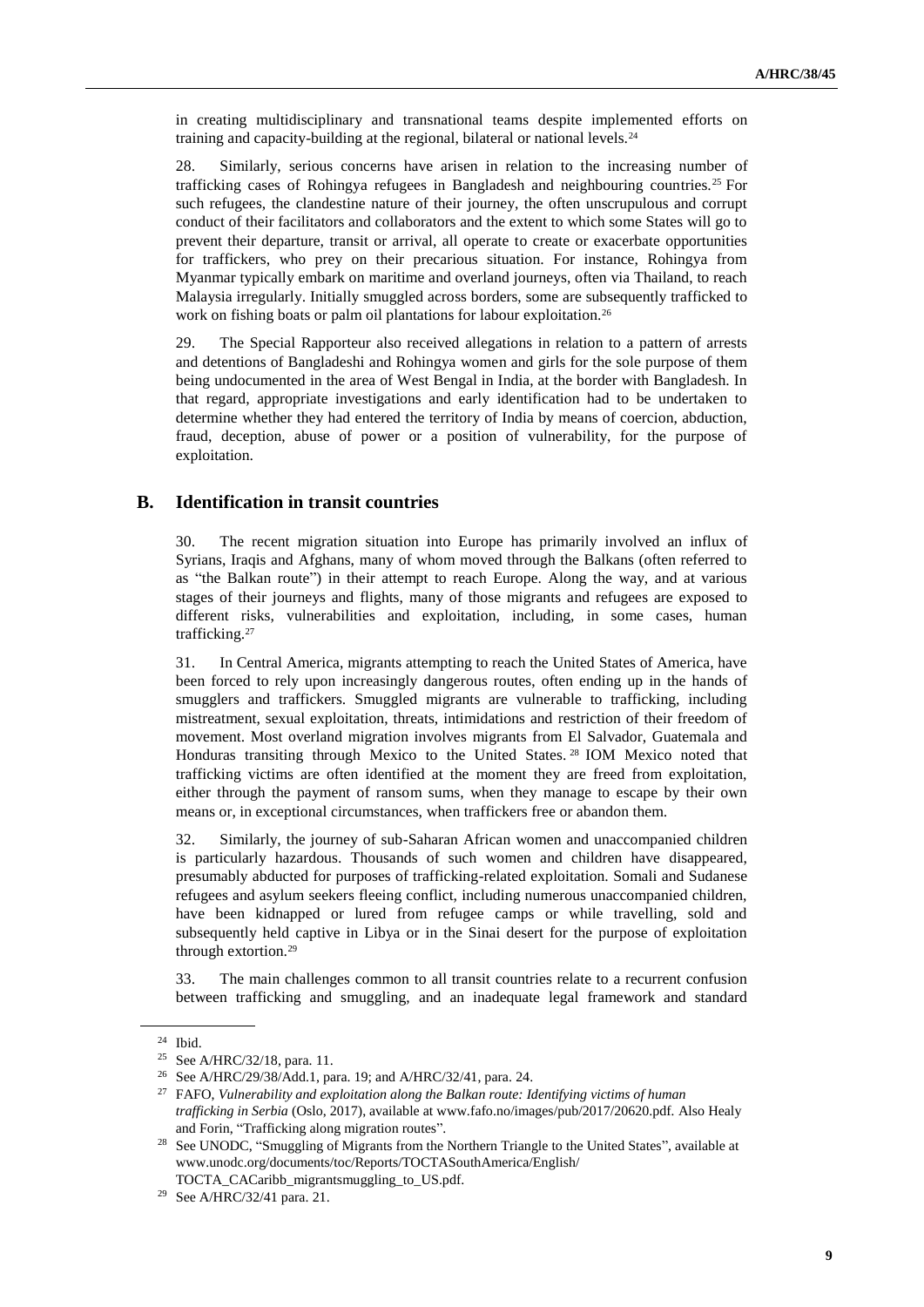operating procedures or their correct implementation, which contribute to the nonidentification and misidentification of victims and possible victims of trafficking in transit to their destination. <sup>30</sup> The varying knowledge concerning counter-trafficking among immigration case officers and other authorities, health-care providers and NGOs, and the lack of communication between stakeholders, further impact the practical implementation of the activities envisaged in the standard operating procedures.

34. Moreover, refugees and migrants in transit countries are often not willing to report their exploitation, as their priority is to continue their journey to their intended country of destination. Those in irregular migration situations have limited avenues to seek redress in the event that exploitation occurs, because of threats to them or their family members from traffickers. The risk of becoming stranded, arrested, detained or deported also makes them reluctant to complain or seek the support of the relevant authorities or other stakeholders.<sup>31</sup>

35. These challenges are further exacerbated by the hostile political climate towards migrants, including asylum seekers and refugees, and by the fact that the identification of trafficked persons is not perceived as a protection priority in the context of mixed migration.<sup>32</sup> As migrants find themselves stranded in transit countries owing to a lack of financial means and a lack of safe and legal ways to continue the journey to their intended country of destination, or in destination countries with no access to the regular labour market, often the only option available to them is to resort to traffickers or dubious intermediaries, who offer exploitative working conditions.

36. Specific challenges have been reported in relation to individual regions. In many European countries, screening and identification procedures/activities remain insufficient and incomprehensive. Moreover, few countries seem to have specific indicators on vulnerability for the target group in place. Early identification among migrants and refugees is also not mandatory or not part of formal procedures.<sup>33</sup> Other challenges include a lack of facilities, the fact that temporary residence permits for trafficked persons — and consequently protection and assistance measures — are linked to police investigation and the legal qualification of the crime. Other factors contributing to misidentification include the disconnect between asylum and migration actors and procedures, on the one hand, and anti-trafficking actors and procedures, on the other; receiving a negative decision in the asylum or family reunification procedure; long waiting periods within the asylum procedure; having an undocumented immigration status; uncertain legal status during the journey; and delays in the appointment of a guardian, and/or guardians' insufficient capacity to appropriately care specifically for unaccompanied and separated children.<sup>34</sup>

37. In El Salvador, some of the challenges related to lack of identification, especially in relation to cases of forced labour and labour exploitation, stem from a sort of "normalization" of conditions of exploitation of the working class, especially the most vulnerable ones, such as indigenous groups, women, children and migrants, who are less keen to report cases of exploitation for fear of reprisals.<sup>35</sup>

38. Lack of identification of victims or potential victims of trafficking is also linked to the use of profiling, which tends to categorize women and children as victims, excluding men from protection measures. For example, in Lebanon, Syrian single male refugees are disproportionately targeted by both governmental authorities and host communities because they are perceived as a security threat. They therefore rely upon negative coping strategies to maintain their immediate safety, which exposes them to exploitation and abuse, especially in the labour market. Both in cases of threats to personal safety and exploitation

<sup>30</sup> Healy and Forin, "Trafficking along migration routes".

<sup>31</sup> Ibid., and submission of La Strada International.

<sup>&</sup>lt;sup>32</sup> Healy and Forin, "Trafficking along migration routes".

<sup>&</sup>lt;sup>33</sup> Submission of La Strada International.

<sup>34</sup> Healy and Forin, "Trafficking along migration routes".

<sup>35</sup> IOM, "Trata de Personas con fines de explotacion laboral en Centro America: El Salvador" (2011), p. 29. Available at

[http://plataformadeaprendizaje.iom.int/pluginfile.php/12468/mod\\_resource/content/11/Trata\\_de\\_pers](http://plataformadeaprendizaje.iom.int/pluginfile.php/12468/mod_resource/content/11/Trata_de_personas_el_salvador.pdf) [onas\\_el\\_salvador.pdf.](http://plataformadeaprendizaje.iom.int/pluginfile.php/12468/mod_resource/content/11/Trata_de_personas_el_salvador.pdf)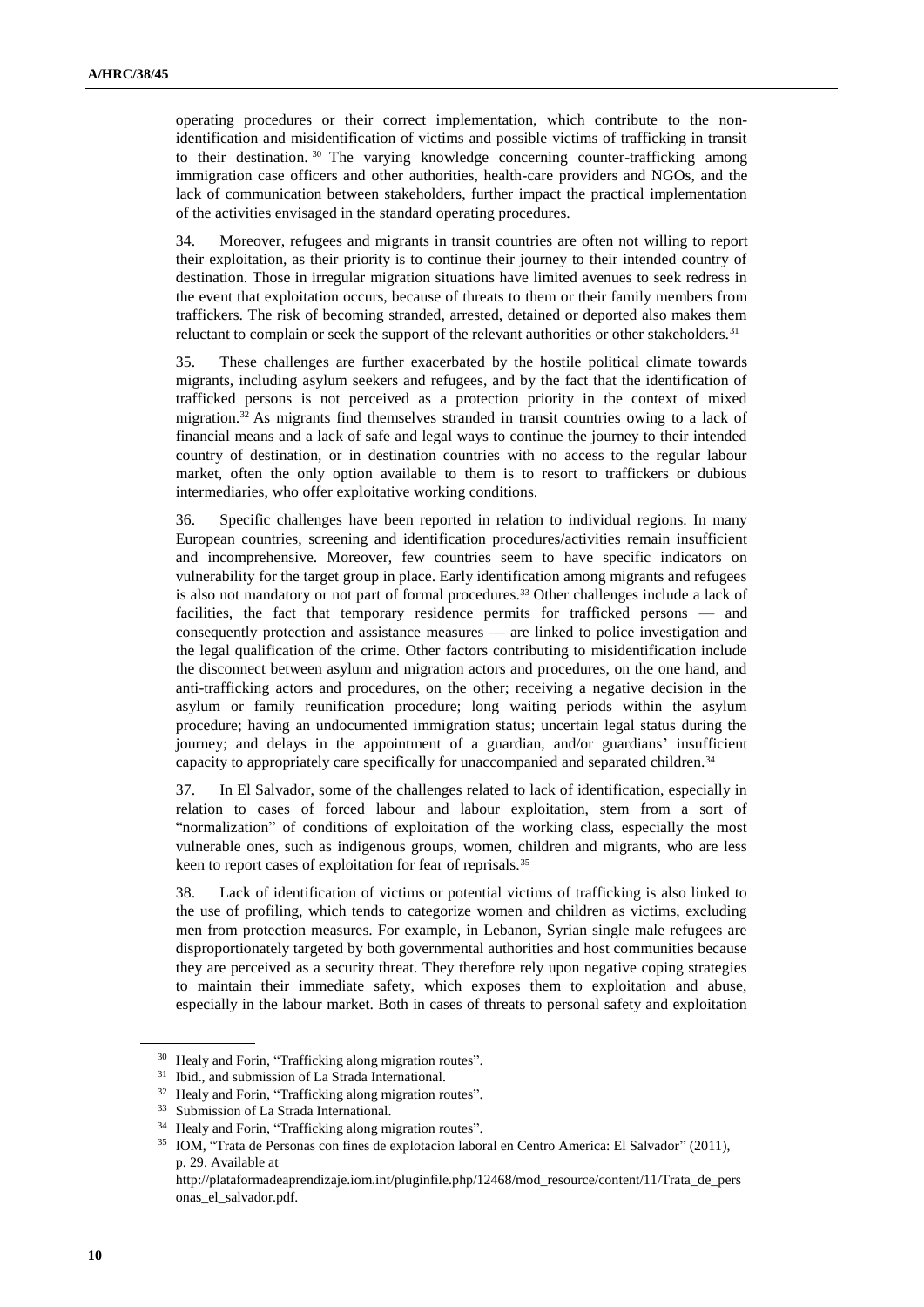incidents, male refugees reported not seeking help from authorities owing to lack of confidence that justice would be afforded to them.<sup>36</sup>

39. Generally, the link between migrants' vulnerabilities to labour exploitation and trafficking has not been acknowledged. On the contrary, it is ignored or culturally accepted, such as the reported cases of exploitation of migrant workers in the agricultural sector in Southern Europe, and in other informal sectors where migrants, and especially irregular migrants, are more exposed to exploitative conditions, including the agriculture, construction and textile industries. In those sectors, women are also targets for labour exploitation. Indeed, situations have also been reported in which women are exploited from a labour perspective in fields during the day, then exploited sexually during the night. $37$  In addition, the business practices of recruitment intermediaries, who are largely unregulated or informal, such as the charging of fees to migrant workers or the arrangement of unclear and informal working arrangements, are still largely viewed as common rather than abusive conditions of work.

### **C. Identification in countries of destination**

40. Migrants in vulnerable situations in countries of destination remain of concern to assistance providers. Lack of protection, inadequate housing solutions and limited or lack of legal residence or employment are some of the issues raised and which impact on the identification of victims and potential victims of trafficking from among migrants. This lack of protection or assistance resources continues to increase the risk of migrants to exploitation, amounting in some cases to trafficking in persons.<sup>38</sup>

41. Concerning the identification of children, child protection services are often not trained to identify and establish a specific protection programme for child victims of trafficking. As a consequence, adults accompanying children are identified as family members or guardians, while in reality may be linked to the traffickers, or children may be placed in centres with little protection, to be picked up by a trafficker at a later stage.<sup>39</sup>

42. In addition, a lack of adequate response in the country of destination increases the risk that refugees and migrants will be returned to the first country of arrival or their country of origin. As a consequence, people on the move often prefer to remain in an irregular situation rather than being identified and therefore registered through a formal procedure.<sup>40</sup> Meanwhile, asylum procedures offer an opportunity to detect indications of trafficking, in addition to or as an alternative to grounds for international protection, eventually leading to a referral to services on the grounds of trafficking or risk of trafficking. Therefore, following existing good practices, it is absolutely necessary to train asylum staff to detect trafficking indications and cooperate with NGO service providers.<sup>41</sup>

43. As noted above, refugees and migrants are not likely to discuss their situation during first arrival interviews or in their encounters with different services along their journey through transit countries. In many cases, experiences of exploitation and trafficking in persons will only be shared at a later stage of the journey and not necessarily on arrival at the destination country. Such information is more likely to be shared in the context of a long-established relationship with a service provider that might not be originally mandated to perform identification, for example, health providers or protection actors. An exclusive focus on identification by border or other front-line officials might not provide the desired results. On the contrary, it would be more beneficial to train and raise awareness among a

<sup>&</sup>lt;sup>36</sup> International Rescue Committee, "Vulnerability assessment of Syrian Refugee Men in Lebanon" (2016). Available at

[www.rescue.org/sites/default/files/document/464/irclebanonrefugeemensvulnerabilityassessment.pdf.](http://www.rescue.org/sites/default/files/document/464/irclebanonrefugeemensvulnerabilityassessment.pdf) <sup>37</sup> Submission of Proxima NGO.

<sup>&</sup>lt;sup>38</sup> Submission of La Strada International.<br><sup>39</sup> Submission of Swedish Platform Civil. Submission of Swedish Platform Civil Society against Human Trafficking.

<sup>40</sup> Ibid.

<sup>41</sup> See for example, www.unhcr.it/wp-content/uploads/2018/02/Linee-Guida-identificazione-vittime-ditratta.pdf.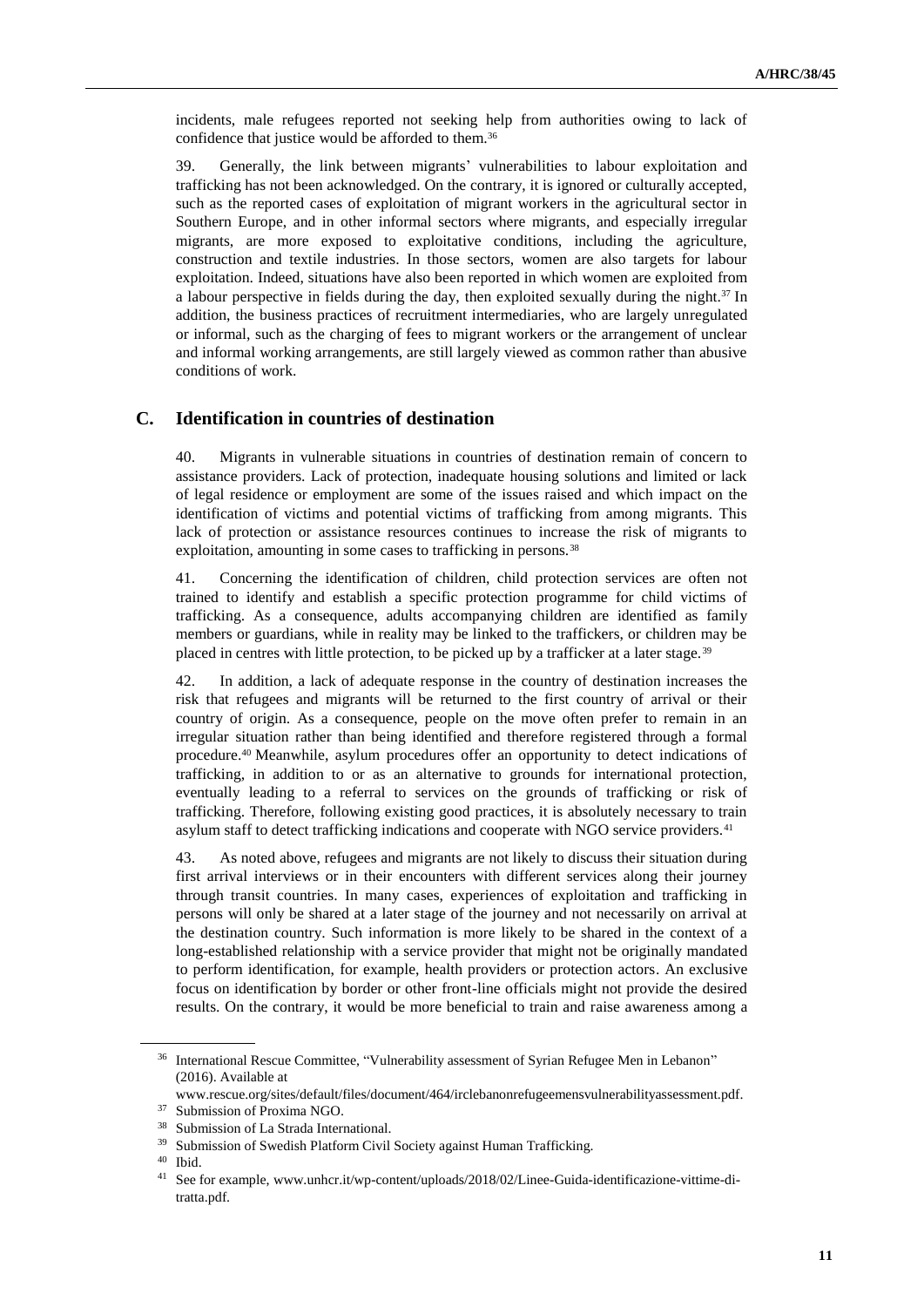larger group of social services professionals, including medical staff, social workers, or other civil society actors, as well as local communities, who enter into contact with migrants in different contexts and are in a position to establish a safe space and relationship of trust over time with potential victims of trafficking.<sup>42</sup>

44. Generally, the need for training is a major concern in the identification of victims of trafficking in countries of destination, even when there are mechanisms or procedures that include all relevant stakeholders. A lack of appropriate training is also a consequence of insufficient resources allocated to such services, which is in turn a consequence of political will, which is focused instead on countering migration.<sup>43</sup> Other groups identified in need of training include law enforcement, border police, asylum caseworkers, immigration services, refugee counselling centres, specialized migration centres, youth welfare offices, labour inspectors, immigration services, health support organizations, reception centres, migrant detention centres, legal services, municipal officers, labour authorities, migrant organizations, airport personnel, other transport providers and traditional, religious and community leaders in countries of origin.<sup>44</sup>

45. As regards the judiciary, organizations that provide assistance have also raised concerns about the subtle categorization of certain indicators in labour abuse or exploitative conditions of work as cases of trafficking in persons for labour exploitation. A good practice involves the collaboration between assistance organizations and prosecution offices, through exchanges including public hearings, which can raise the level of awareness of the judiciary. As a result, prosecutorial and judicial authorities are more attentive to relevant indicators in the subsequent cases, which can increase the number of cases reviewed with successful outcomes for victims.<sup>45</sup>

46. Feedback from destination regions shows a need to strengthen the ability of multidisciplinary teams to identify vulnerabilities and assistance needs. For example, in the identification of cases of labour exploitation, this approach implies the reinforcement of labour inspectorates and the inclusion of a trafficking dimension within service providers working on migrant worker protection.

47. To increase the identification of trafficking for labour exploitation, the enforcement of labour standards should be a key element in anti-trafficking policy, in addition to the evaluation of the indicators used to identify practices such as charging recruitment fees to migrant workers, the absence of contracts or the retention of passports and other personal documents, and ensure such practices are included as indicators in identification procedures. Often, trafficking for labour exploitation is linked to small labour abuses, and labour inspectors are better placed to provide early warnings on labour abuses that can mask grave violations, such as forced labour or trafficking in persons. Inspections should be strengthened and proactive, as the hidden nature of labour exploitation often goes underreported owing to a number of barriers faced by migrant workers, including fear of retaliation, linguistic barriers, lack of information about their rights, insecure status, etc.<sup>46</sup> Proactive labour inspection must not be limited to working sites but also include recruitment agents. A good example is the licensing scheme operated in the United Kingdom of Great Britain and Northern Ireland by the Gangmasters and Labour Abuse Authority, which regulates labour providers in the agriculture, horticulture and shellfish gathering sectors. That organization's licensing standards reflect key forced labour indicators and are monitored and enforced through proactive inspections. Its mandate has been expanded by the Immigration Act 2016 to cover the investigation of labour exploitation offences.<sup>47</sup>

<sup>42</sup> Submissions of La Strada International and FLEX.

<sup>43</sup> Submission of La Strada International.

<sup>44</sup> Ibid. See also ECOWAS Commission, "Annual Synthesis Report on Trafficking in Persons in West Africa 2016" (2017).

<sup>45</sup> Submission of Ruelle.

<sup>46</sup> Submission of FLEX. See also [www.icmpd.org/fileadmin/user\\_upload/WP11\\_PolicyBrief\\_LabourInspection\\_FINAL.pdf.](https://www.icmpd.org/fileadmin/user_upload/WP11_PolicyBrief_LabourInspection_FINAL.pdf)

<sup>47</sup> Submission of FLEX.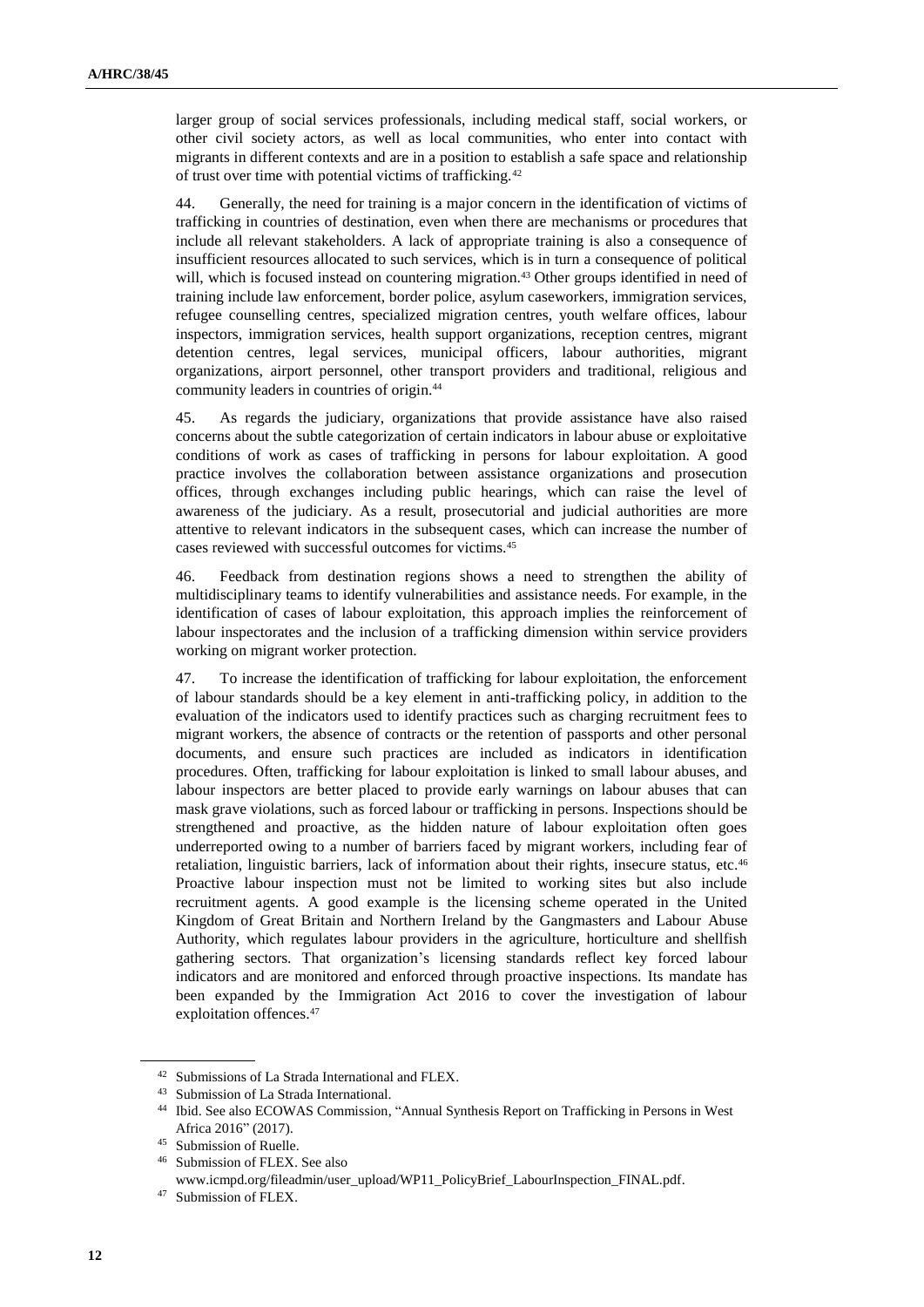48. The need to separate labour inspection from immigration control is also paramount in order to create a trustworthy space for migrant workers. Such a firewall has been advocated since 2014 by the Special Rapporteur on the human rights of migrants because migrant workers in an irregular status or precarious legal status are reluctant to report unless there is a firewall preventing labour inspectors from communicating information on potential irregularities in immigration status to immigration enforcement.

49. A good practice was examined while visiting Portugal in preparation of the present report. The Special Rapporteur on trafficking in persons found to be exemplary the country's practice of adapting the cooperation mechanism procedures to the legislative and institutional changes that had occurred since 2008. The National Referral Mechanism, revised in 2014 by the Portuguese working group that coordinated the activities of the national action plan, ensured that newly emerging forms of trafficking for the purpose of labour exploitation, forced begging and criminal activities were included with a view to also addressing the increased migrant-related trafficking in the country, which is a transit and destination for trafficking.

50. The origin of the Portuguese success is twofold. On the one hand, identification and referral is based on the work of regional multidisciplinary teams whose composition can be adapted to the circumstances of the case and type of exploitation, and which includes a wide range of actors, such as social workers and psychologists. In addition, those teams have also developed regional networks to help victims, including relevant public bodies and civil society actors. On the other hand, these efforts have been strengthened by a programme for the integration of identified victims, including access to the labour market. However, this approach has been used in a context of limited movement of people, as compared with other regions or countries, and its scalability and adaptability to deal with mixed migration movements and higher numbers of arrivals should be tested.

## **D. Impact of return procedures in identification of victims and potential victims of trafficking in persons**

51. Within the current international protection system, those persons whose applications for international protection have been refused are subject to return to their country of origin. At the European Union level, transfer to the first European Union country of arrival can also happen even before a determination of their cases have been made, based on the Dublin III Regulation.<sup>48</sup> In that case, the risks of non-detection of victims and potential victims of trafficking increase as many countries do not have in place procedures for their proactive detection, especially when the application of Dublin criteria is assessed before a first interview takes place with the applicant for international protection.

52. According to feedback received, the risk for victims of trafficking of exposure to reprisals and re-victimization increases as they are likely to be contacted again by the trafficking network when returned to the first European Union country of arrival. Those risks are in principle not taken into consideration when determining which European Union member State is responsible for examining the application for international protection.<sup>49</sup> Submitted information also raises general concerns on the lack of training of officials to appreciate these dangers and safety concerns. Active screening for indicators of trafficking is on many occasions not performed under the assumption that the appropriate screening has already taken place at an earlier stage of the process, before the Dublin procedure is applied.<sup>50</sup> Even if cases of trafficking are identified, there is a lack of clear guidance within the social assistance system when a Dublin transfer has nevertheless been processed.<sup>51</sup>

<sup>48</sup> Available from https://eur-lex.europa.eu/legal-content/EN/ALL/?uri=CELEX:32013R0604. See also: [www.icmpd.org/fileadmin/user\\_upload/Policy\\_Brief\\_Relocation-20062017\\_FINAL.pdf.](http://www.icmpd.org/fileadmin/user_upload/Policy_Brief_Relocation-20062017_FINAL.pdf)

<sup>&</sup>lt;sup>49</sup> Submission of Swedish Platform Civil Society against Human Trafficking.

<sup>50</sup> European Migration network, "Synthesis report: Identification of victims of trafficking in human beings in international protection and forced return procedures" (March 2014), p. 7. Available at www.refworld.org/docid/5326b50a4.html. See also Group of Experts on Action against Trafficking in Human Beings, "Fifth General Report on GRETA's activities" (2015), p. 34. Available at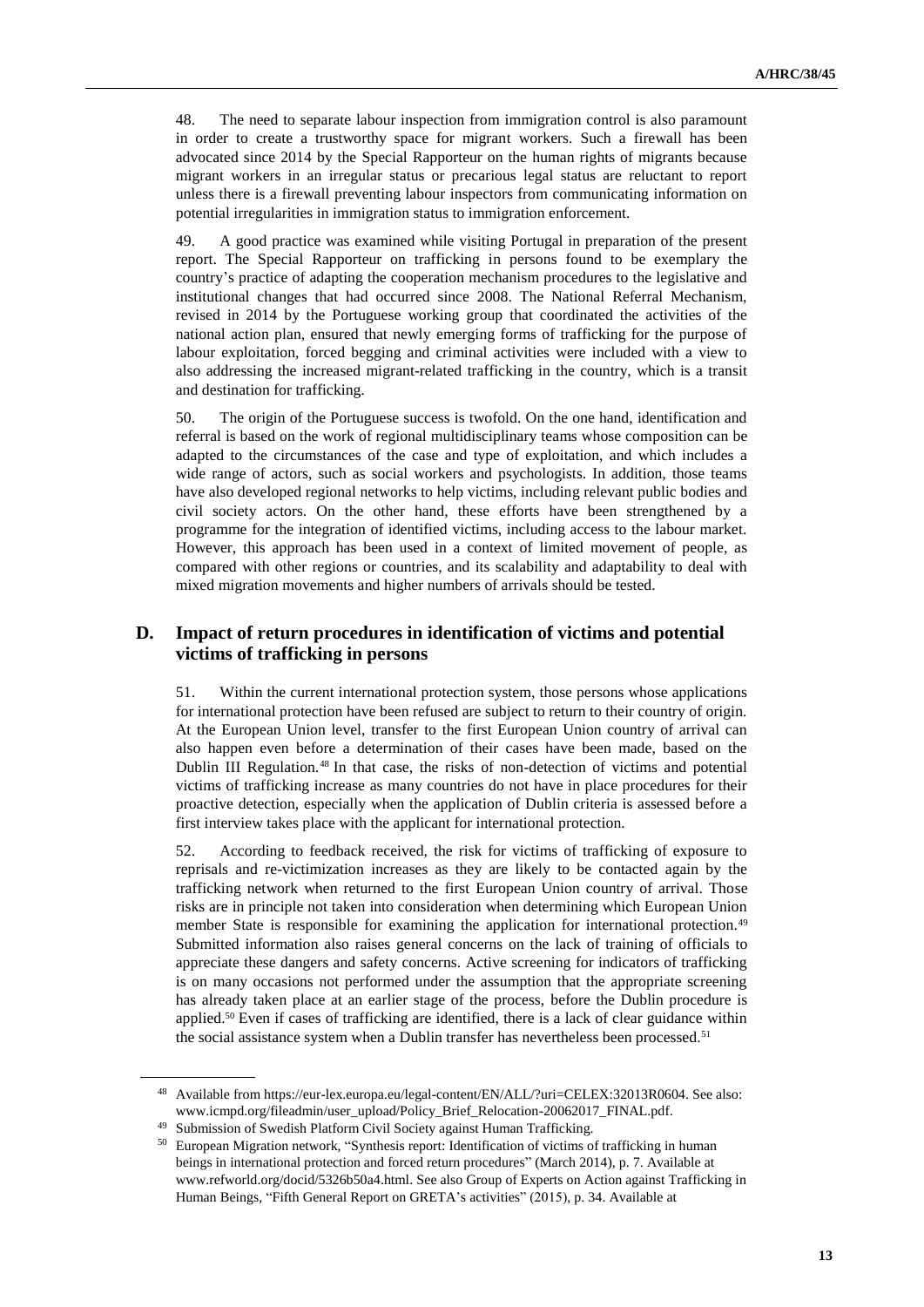53. Generally, the treatment of victims of trafficking deported to their countries of origin is of concern. Victims are stigmatized, discriminated against, and some suffer from mental health issues, which hinder them from communicating and trusting other people.<sup>52</sup> The human rights impact of returns, especially mass returns, cannot be underestimated. For instance, the deportation from Libya of 3,480 young Nigerians, mostly girls and women, following the shocking video on slavery-trade markets, reveals that some victims of human trafficking encounter considerable obstacles when they return home — on their arrival at the airport, they are seen as undignified persons and isolated from the community due to the fact that they were involved in prostitution/sex work.<sup>53</sup>

54. European States are de facto delegating returns of migrants to FRONTEX, whose budget has recently almost more than doubled specifically with regards to the implementation of return procedures. FRONTEX implements this task, inter alia, by taking into consideration the principle of non-refoulement throughout its activities, not allowing returns of unaccompanied minors and providing training on fundamental rights to the teams in charge of monitoring forced returns. However, it is alarming that States or regional institutions lack clear guidelines in relation to the forced returns of potential victims of trafficking that they might have failed to identify, considering also the rapidity and inadequacy of identification during large mixed migration movements. It is even more alarming that States are delegating the implementation of such procedures to a regional institution such as FRONTEX, which cannot interfere in the decision-making over individual cases. As a consequence, the final decision stays with national authorities, which risks nullifying the efforts made by FRONTEX specialized teams to integrate a human rights component.

55. In other regions of the world, for example in South-East Asia, forced returns of irregular migrants to countries of origin show similar challenges. High numbers of suspected victims of trafficking are potentially present within forced return programmes, but are not identified owing to a lack of appropriate mechanisms for screening indicators of trafficking.<sup>54</sup>

## **E. Role of referral mechanisms in early identification and assistance to victims of trafficking**

#### **Cooperation mechanisms for referral of victims of trafficking in persons**

56. States use various means to fulfil their obligations to protect and promote the human rights of trafficked persons, including promulgating anti-trafficking legislations and policies such as national action plans, and establishing multidisciplinary coordinating institutions and frameworks such as national referral mechanisms and standard operating procedures to implement the Palermo Protocol and other anti-trafficking regional instruments. While these cooperation mechanisms are designed to provide an effective way to refer trafficked persons to comprehensive services in coordinated efforts between State institutions and civil society organizations, they are not exempt of shortcomings in their practical application. In the specific context of mixed migration movements, despite the prominent role played by international organizations in identification, a lack of specific international cooperation mechanisms hinders the referral of victims to local assistance

https://rm.coe.int/CoERMPublicCommonSearchServices/DisplayDCTMContent?documentId=09000 0168063093c.

<sup>51</sup> Submissions of Swedish Platform Civil Society against Human Trafficking and La Strada International.

<sup>52</sup> Austrian Centre for Country of Origin and Asylum Research and Documentation, *Nigeria: COI Compilation on Human Trafficking* (December 2017), p. 36. Available at [www.refworld.org/pdfid/5a79c7114.pdf.](http://www.refworld.org/pdfid/5a79c7114.pdf)

<sup>53</sup> Ibid. p. 32.

<sup>54</sup> ASEAN, *Regional review on Laws, Policies and Practices within ASEAN relating to the Identification, Management and Treatment of Victims of Trafficking, especially Women and Children* (2016), p. 134. Available at [http://asean.org/storage/2016/09/ACWC-Regional-Review.pdf.](http://asean.org/storage/2016/09/ACWC-Regional-Review.pdf)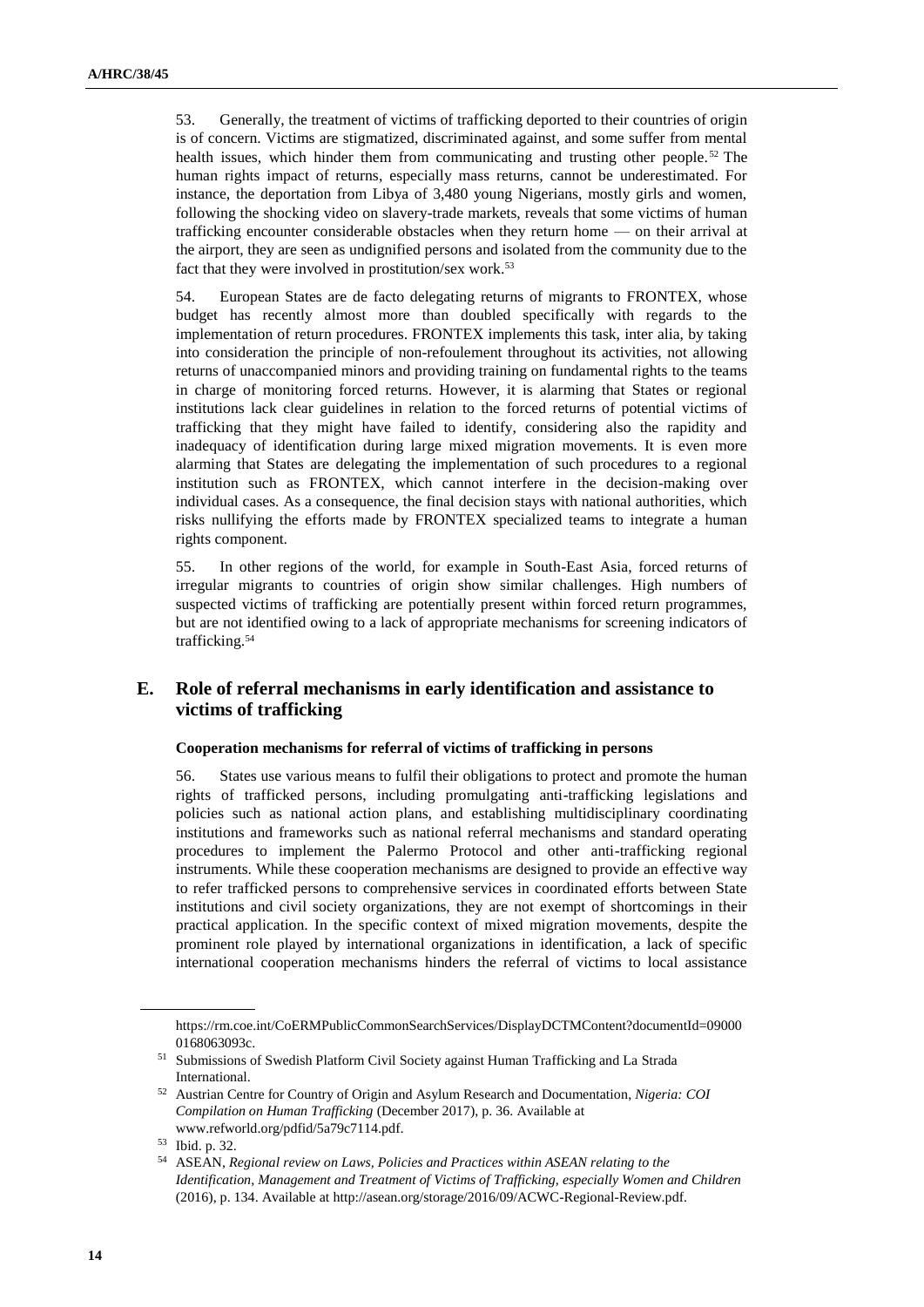providers.<sup>55</sup> Moreover, cooperation mechanisms are often based on police operations and assistance is only triggered by the official identification by law enforcement officials of a victim of trafficking in persons, thus creating a system shaped around a criminal investigation instead of the rights and needs of victims of trafficking.

57. The question then is what specific roles do cooperation mechanisms have in the context of early identification and assistance of victims of trafficking from among the large groups involved in the mixed migration context. In that regard, the Special Rapporteur noted with appreciation during her visit to Italy the combined use of the national antitrafficking framework and the refugee protection system to complement each other and increase the protection of rights in cases of large mixed migration movements.<sup>56</sup> However, referral from asylum territorial commissions and from IOM at disembarkation points and hotspots to the anti-trafficking national network, and the subsequent placement of victims in specialized shelters, depends on the limited places for vulnerable groups, such as victims of trafficking and unaccompanied and separated children. As a result, those vulnerable groups end up staying for prolonged periods of time in the hotspots, as specialized shelter capacity remains limited.<sup>57</sup>

58. Moreover, when there is a large-scale arrival of people, it has been noted that cooperation mechanisms are often not involved at an early stage to identify victims of trafficking for a variety of reasons.<sup>58</sup> In European Union hotspots, migrant reception centres and other structures, a lack of understanding that trafficking can and often does happen in the context of mixed migration movements leads to the de-prioritization of trafficking issues. As a consequence, victims and potential victims of trafficking are not identified or misidentified and are not provided with effective protection and remedies.

59. Early assistance to identified victims of trafficking is even more difficult in States that did not have mechanisms or guidelines for their referral prior to large-scale arrivals. In such cases, for migrants who are not in camps or migration facilities, the chances of identification and assistance are even slimmer. For instance, in Jordan, the detection of trafficked persons from among the Syrian refugees outside camps is negligible.<sup>59</sup>

60. In order to address this problem, the Special Rapporteur echoes the views of practitioners and civil society organizations, namely, that early identification should not only focus on entry points to the country, like border points or transit centres, but also at locations where migrants and refugees might live or gather and can be reached. Identification is not necessarily a one-step process, but might take a longer time.<sup>60</sup>

#### **Cooperation in cross-border trafficking cases**

61. Cooperation in cross-border trafficking cases involve the protection of victims or possible victims of trafficking in more than two countries.

62. In many European countries, this also means exchanging practices and learning how to legally challenge the transfer of victims of trafficking under Dublin procedures when this is done without consideration for the risks of re-trafficking and without the necessary and required safeguards.<sup>61</sup>

63. Within the Association of Southeast Asian Nations (ASEAN) region,  $62$  the high levels of cross-border trafficking raise practical questions about recognition by one State of

<sup>55</sup> IOM, "National Referral Mechanisms for Victims of Human Trafficking: Deficiencies and Future Development" (2017), p. 4. Available at

[https://publications.iom.int/system/files/pdf/national\\_referral\\_mechanisms.pdf.](https://publications.iom.int/system/files/pdf/national_referral_mechanisms.pdf)

<sup>56</sup> See www.unhcr.it/wp-content/uploads/2018/02/Linee-Guida-identificazione-vittime-di-tratta.pdf.

<sup>57</sup> Dutch Council for Refugees, "*The implementation of hotspot in Italy and Greece: A study*", p. 16. Available at www.ecre.org/wp-content/uploads/2016/12/HOTSPOTS-Report-5.12.2016.pdf.

<sup>58</sup> Healy and Forin, "Trafficking along migration routes"; and ASEAN, *Regional review*, pp. 44 and 63.

<sup>59</sup> See A/HRC/32/41/Add.1.

<sup>60</sup> Submission of La Strada International.

<sup>61</sup> Ibid.

<sup>62</sup> ASEAN, *Regional review on Laws,* p. 62.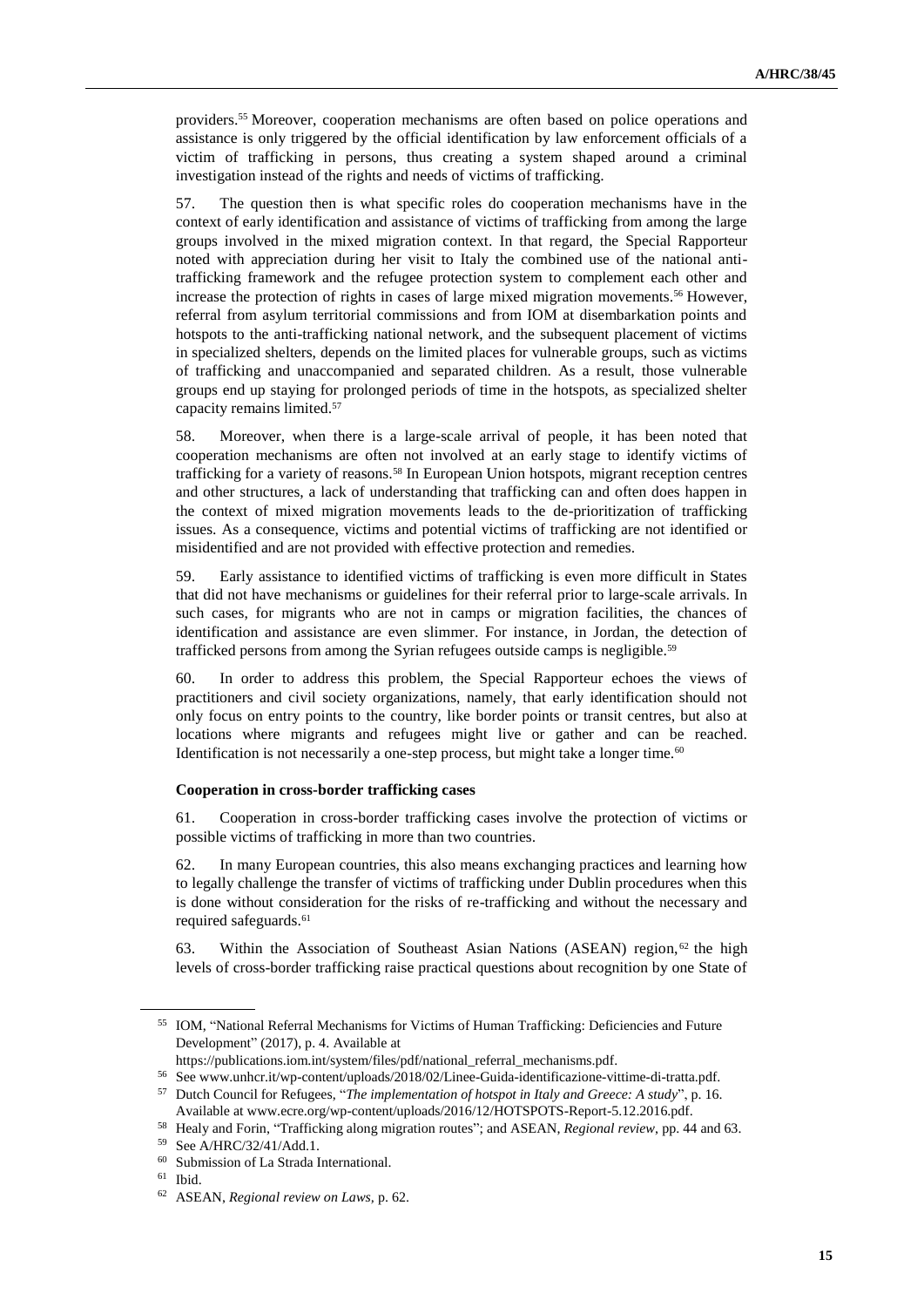victim status granted by another State. <sup>63</sup> Other referral and cooperation issues in transnational referrals <sup>64</sup> include: unassisted return, which can be stressful for trafficked persons, particularly if they fear retribution by their exploiter(s); inadequate referral of cases, which can result in people who are identified as trafficking victims in the destination country remaining unidentified for assistance upon their return home; broken links with established assistance services if authorities from one country return victims to their countries of origin; and a lack of cooperative case planning and management while victims of trafficking are abroad, meaning that they do not always receive a continuity of care upon their return home.

64. In Central America, regional coordination mechanisms — through the regional mechanism against trafficking and smuggling, the Regional Conference on Migration, the Caribbean Council and the Central American Council of Public Ministries — have developed regional and national protocols on this issue to follow up on human trafficking and migration issues in the region. The UNODC Regional Office for Central America and the Caribbean in Panama cooperates with these mechanisms through the preparation of guidelines on information-sharing on trafficking in border areas, addressed to Costa Rica, Guatemala, Honduras and Panama. It also performs bilateral and regional capacity-building activities and information exchanges on migratory movements among those countries, on regular and irregular migratory paths, with the objective of better identifying vulnerabilities and planning a coordinated response.

## **VI. Conclusions and recommendations**

### **A. Conclusions**

65. **Current approaches to migration and the identification of victims and potential victims of trafficking are taking place in a context in which poisonous political discourse is leading many countries to adopt anti-migration and even racist positions. In these situations, the main concern of many Governments, including many European Governments, is to drastically limit or even block migration movements, with little attention paid to the human rights implications of such policies, and offering no significant solutions, so far, in terms of shared responsibility with countries of first arrival.** 

66. **Today, some protection channels are partially in place, namely, for asylum and international protection, child protection, assistance measures for trafficked persons, and in very limited terms for smuggled persons. Yet, current international protection systems, screening procedures and national cooperation mechanisms have difficulties in adapting to the complex realities of today's large mixed movements of people arriving through a single entry point at the same time.** 

67. **More specifically, procedures of accurate and early screening based on individual interviews and assessment carried out in a friendly setting, preferably by trained social workers, as well as mechanisms for referral to appropriate institutions, are not systematically established in the places of first arrival of the large influx of refugees and migrants. While there has been promising work in refining indicators of vulnerabilities to trafficking to facilitate detection and referral at an early stage upon arrival, such as the surveys developed by IOM in the Central and Eastern Mediterranean route,** <sup>65</sup> **there are also concerns over the use of specific profiling techniques in assistance and protection mechanisms and standardized sets of indicators, which might not be comprehensive and might lose sight of other types of vulnerabilities not specifically listed. Excessive profiling can further stigmatize target** 

<sup>63</sup> Ibid., p. 44.

<sup>64</sup> Ibid., p. 63.

<sup>&</sup>lt;sup>65</sup> IOM, "Flow monitoring surveys: The human trafficking and other exploitative practices indication survey" (2017), available at http://migration.iom.int/docs/Analysis\_Flow\_Monitoring\_and\_Human\_ Trafficking\_Surveys\_in\_the\_Mediterranean\_and\_Beyond\_26\_April\_2017.pdf.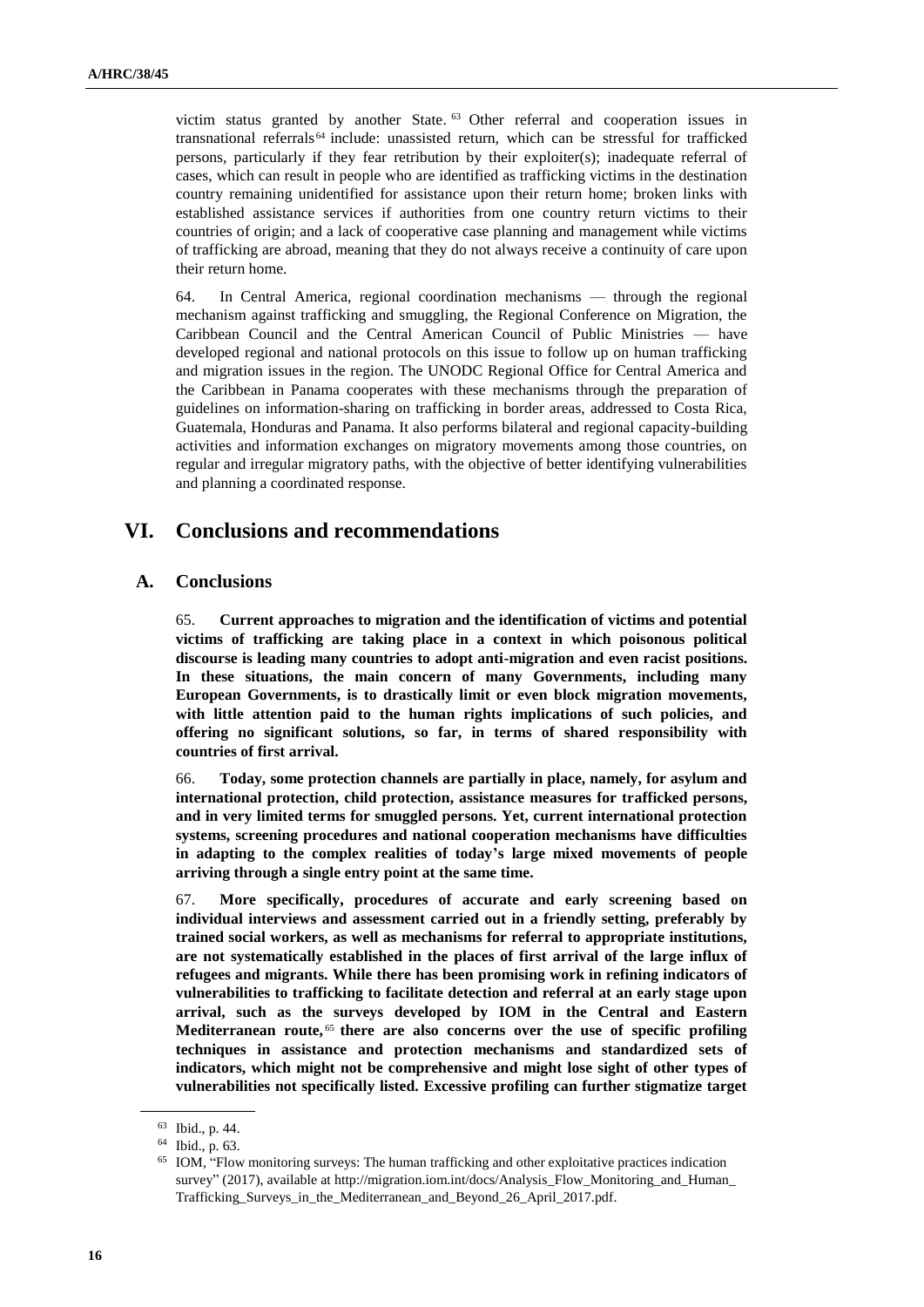**groups and has not proven effective, as a very modest number of victims have been identified and protected in countries of first arrival.** 

68. **In addition, officials in the places of first arrival often lack the capacity to identify quickly and at an early stage factual indicators of vulnerabilities, including to trafficking, and assess the credibility of the narrative of the person. Such officials should be trained to interview individuals using an appropriate and human-rights based methodology, check the credibility of their narrative and identify the most appropriate protection channel without infringing the right to apply for asylum or other forms of international protection. On the other hand, identification of trafficked persons and persons at risk from among asylum seekers should be integrated into asylum procedures.** 

69. **Finally, the Special Rapporteur wishes to raise an alarm about the fact that results have been very modest regarding identification and assistance of trafficking victims and potential victims in the context of mixed migration movements. Therefore, an innovative model is needed, not primarily based on police operations or the decision-making of immigration authorities, but rather based on the assessment of every individual's background and personal conditions, in cooperation with civil society organizations. This entails the consideration of new protection schemes that should be focused not only on early identification of trafficking victims but also on a mechanism for the early referral and protection of persons in vulnerable situations. Refugees, asylum seekers and migrants in vulnerable situations are always at a high risk of falling prey to traffickers.**

### **B. Recommendations**

70. **In view of States' legal responsibility to identify, protect and assist victims and possible victims of trafficking in persons, especially women and children, in all circumstances, including in the context of mixed migration flows, the Special Rapporteur offers the recommendations below.**

71. **In relation to the protection of refugees, asylum seekers and migrants in vulnerable situations, including victims and potential victims of trafficking in persons, States should:**

(a) **Ensure that human rights are at the centre of efforts to address migration in all its phases, including responses to large and mixed movements, through the ratification and implementation of international and regional human rights instruments;**

(b) **Establish safe and legal migration channels, respecting the principle of non-refoulement and ensuring that migrants have access to the regular labour market in the host country, in cooperation with United Nations agencies and programmes and international organizations;**

(c) **Ensure that appropriate laws and procedures are in place to enable actors to protect and assist refugees and migrants, and review and suspend, amend or repeal any laws or other measures that have a negative or disproportionate impact on the human rights of refugees and migrants;**

(d) **Ensure that national legal frameworks and policies as well as bilateral/multilateral cooperation uphold and strengthen the effectiveness of the search and rescue regime, in accordance with international law and standards. Ensure that organizations and individuals who rescue or assist people on the move are not criminalized or otherwise punished for doing so. Ensure that people who are rescued at sea or land are not returned to a country where they may be at risk of trafficking or other human rights violations.**

72. **The Special Rapporteur also offers the recommendations below to improve identification of victims and potential victims of trafficking on arrival, transit or destination.**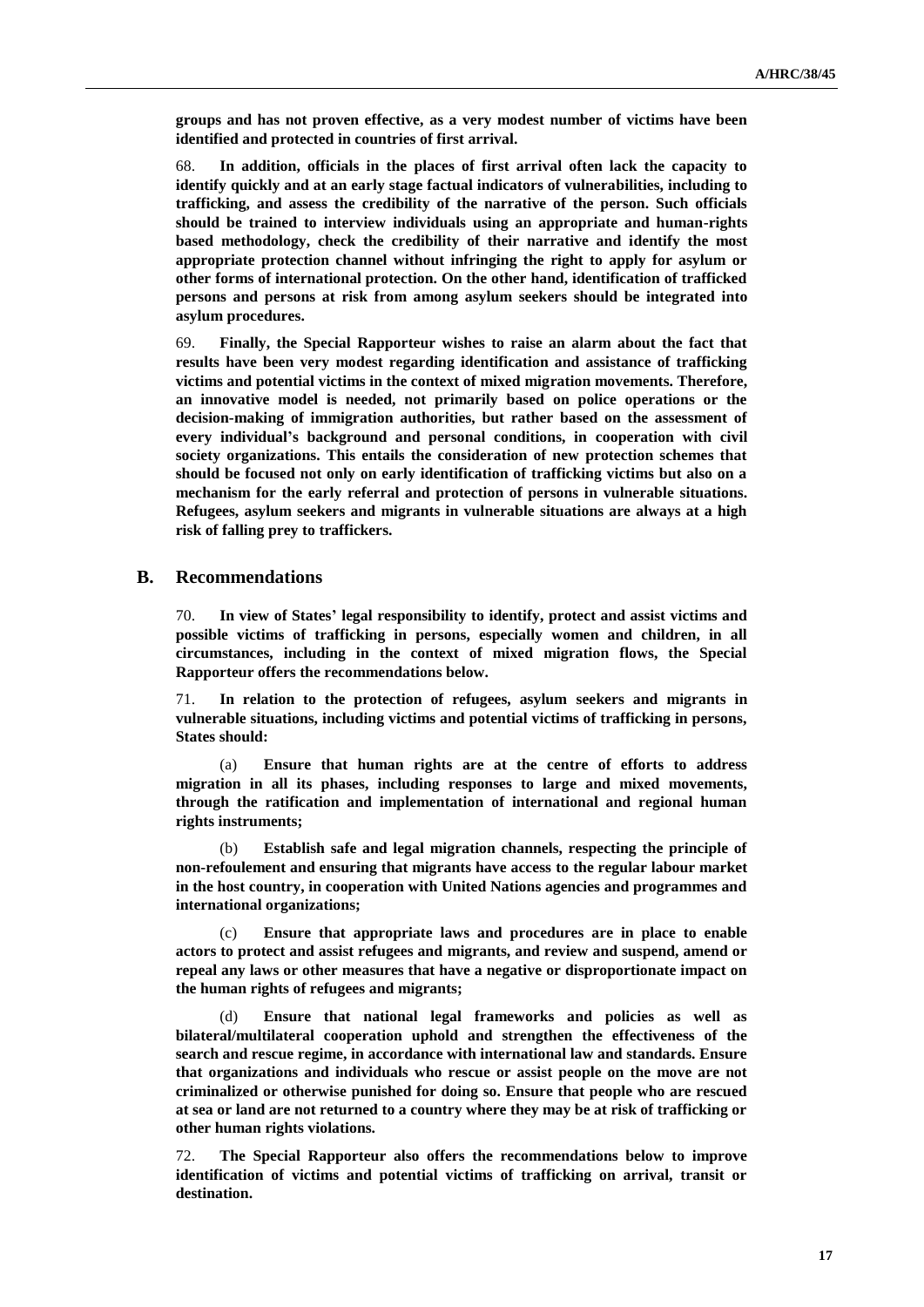73. **With regard to identification or screening tools, procedures and facilities, States, international organizations and civil society should:**

(a) **Prioritize and establish dedicated and standardized procedures for the identification of indicators of vulnerability and assistance of victims and potential victims of trafficking through referral to protection services in areas of arrival of large influxes of people, in addition to international protection and child protection schemes. Implement individual screening and assessment procedures as soon as possible after migrants arrive. Ensure that experts in identification are present at borders to complete human rights-based screenings and referrals. Provide training to relevant border, migration and asylum authorities on the use of these indicators and referral measures;**

(b) **Develop standard screening forms that are sufficiently detailed to allow first responders to identify migrants in vulnerable situations early on and refer them to appropriate channels. Map all stakeholders likely to come into contact with the migrant population, especially health providers, migrant community leaders, social workers, labour inspectors and asylum caseworkers and ensure they are trained in identification and screening tools and coordination mechanisms in place for identification and referral;**

(c) **Expand current indicators used in the identification procedures of trafficking in persons to address profiling and systematically include indicators of migrants' situations of vulnerabilities that can lead to a risk of trafficking, based on the experience acquired by national agencies, international organizations and civil society. Such indicators should take into account risks occurring during or as a result of the migratory journey and/or at destination, such as those stemming from lack of financial resources, irregular status, use of migrant smuggling services, torture and extortion, sexual violence and sexual and labour exploitation;**

(d) **Facilitate victims' identification during search and rescue operations and at disembarkation points, by creating safe and confidential spaces to carry out individual interviews. Such interviews should be performed by trained staff and interpreters who can promptly assess indicators of vulnerability and provide adequate support, also in order to separate potential victims from traffickers;** 

**(e) Allocate sufficient resources to ensure that places for arrival, disembarkation, reception centres and settings meet human rights standards for reception and assistance in accordance with the OHCHR and Global Migration Group Principles and Guidelines on the human rights protection of migrants in vulnerable situations;**<sup>66</sup>

(f) **Ensure that women, girls, men and boys vulnerable to sexual and/or labour exploitation are promptly identified and referred to gender-sensitive services on arrival, and in transit and destination countries;** 

(g) **In transit and destination countries, establish a clear firewall between labour inspection, immigration control and law enforcement. Ensure labour inspection is proactive and adequately resourced;**

(h) **Develop adequate, human rights-based and gender-sensitive information material available in a language migrants understand, to ensure access to specialized services.**

74. **With regard to children, States, international organizations and civil society should:**

(a) **Ensure that children, especially unaccompanied and separated children, are promptly identified, registered and referred to the child protection system; and ensure that such identification procedures take into account the age, gender and maturity of the child, as well as the circumstances of his or her journey;** 

<sup>66</sup> Available at www.ohchr.org/Documents/Issues/Migration/PrinciplesAndGuidelines.pdf.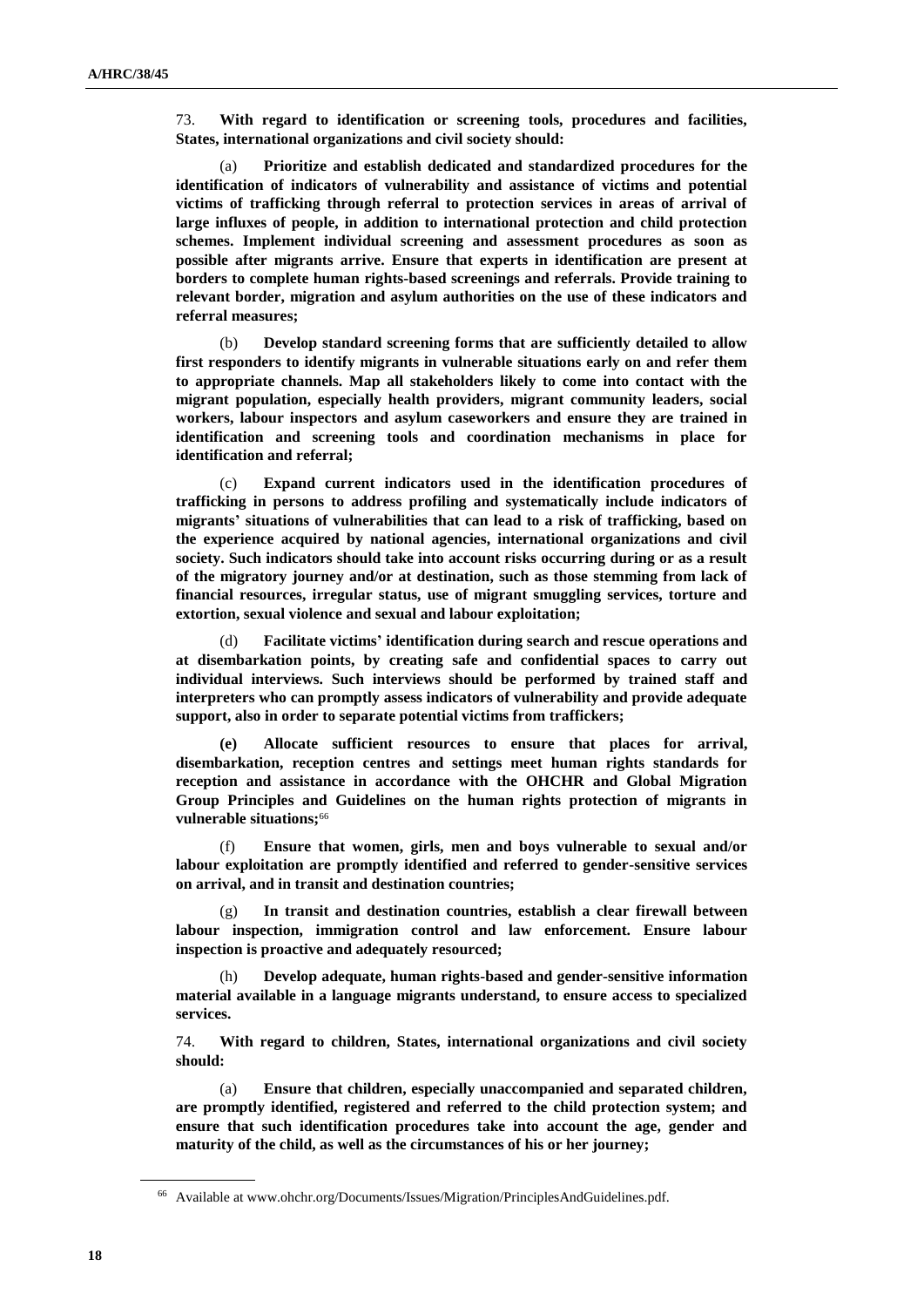(b) **Adopt proactive protection measures based on the best interest of the child in line with international law, as well as Committee on the Rights of the Child general comment No. 14 (2013) on the right of the child to have his or her best interests taken as a primary consideration, including by appointing properly trained and resourced guardians and establishing measures for protection and transition to adulthood;**

(c) **Ensure that a child-sensitive age assessment is performed only in cases of doubt regarding the child's age. In case of uncertainty, the person should be considered a child.**

75. **In order to improve the identification of trafficked children or those at risk at airports and sea and land border crossings, States should enhance coordination among law enforcement officials and entities such as airline staff, other transport providers, child protection services and those who work with other vulnerable groups.**

76. **With regard to the identification of victims and potential victims from among the asylum-seeking population States should:**

(a) **Integrate identification of trafficking victims and potential victims into asylum procedures, including in the context of accelerated procedures;**

(b) **In accordance with the UNHCR Guidelines on International Protection No. 7, consider trafficking in the country of origin, destination or transit, and the risk of trafficking, re-trafficking or reprisals from traffickers, as grounds to be granted international protection;** 

(c) **Develop regular coordination between the asylum procedures and the trafficking protection systems in order to ensure that people identified as at risk of trafficking during asylum procedures are referred to the trafficking protection system and — when both grounds are recognized — have access to both refugee status and protection as victims or potential victims of trafficking.**

77. **With regard to the identification of victims and potential victims in return procedures, States should ensure that risks of trafficking and re-trafficking are adequately evaluated when a decision is made on return, including if the person is returned to the first country of arrival or a third country, and ensure that no person, regardless of their status, is returned to a place where there are substantial grounds to believe that they would be at risk of being subject to torture or other cruel, inhuman, or degrading treatment or punishment, or other serious human rights violations, including a risk of being trafficked or subject to reprisals from the traffickers and their networks.**

78. **With regard to cooperation and referral mechanisms, States should:**

(a) **Establish cooperation mechanisms for referral of victims of trafficking in persons and clearly determine the roles and responsibilities of all stakeholders within the mechanism, including coordination between international organizations and national and local protection services. Ensure assistance is provided unconditionally, and is non-discriminatory, culturally appropriate, gender-responsive and sensitive to disability and age;**

(b) **Reinforce or create mobile multidisciplinary teams for identification and referral of trafficking victims or potential victims, the composition of which can be adapted to the circumstances of the case;**

(c) **Develop or strengthen measures to ensure coordination and referral between different protection systems, including protection against trafficking, child protection and international protection. Ensure that such measures are promptly implemented upon disembarkation and during the registration and reception procedures.**

79. **National and local social authorities and civil society organizations should be involved in procedures to detect trafficking cases and indications of the risk of trafficking, as well as in the organization of assistance, protection and support for**